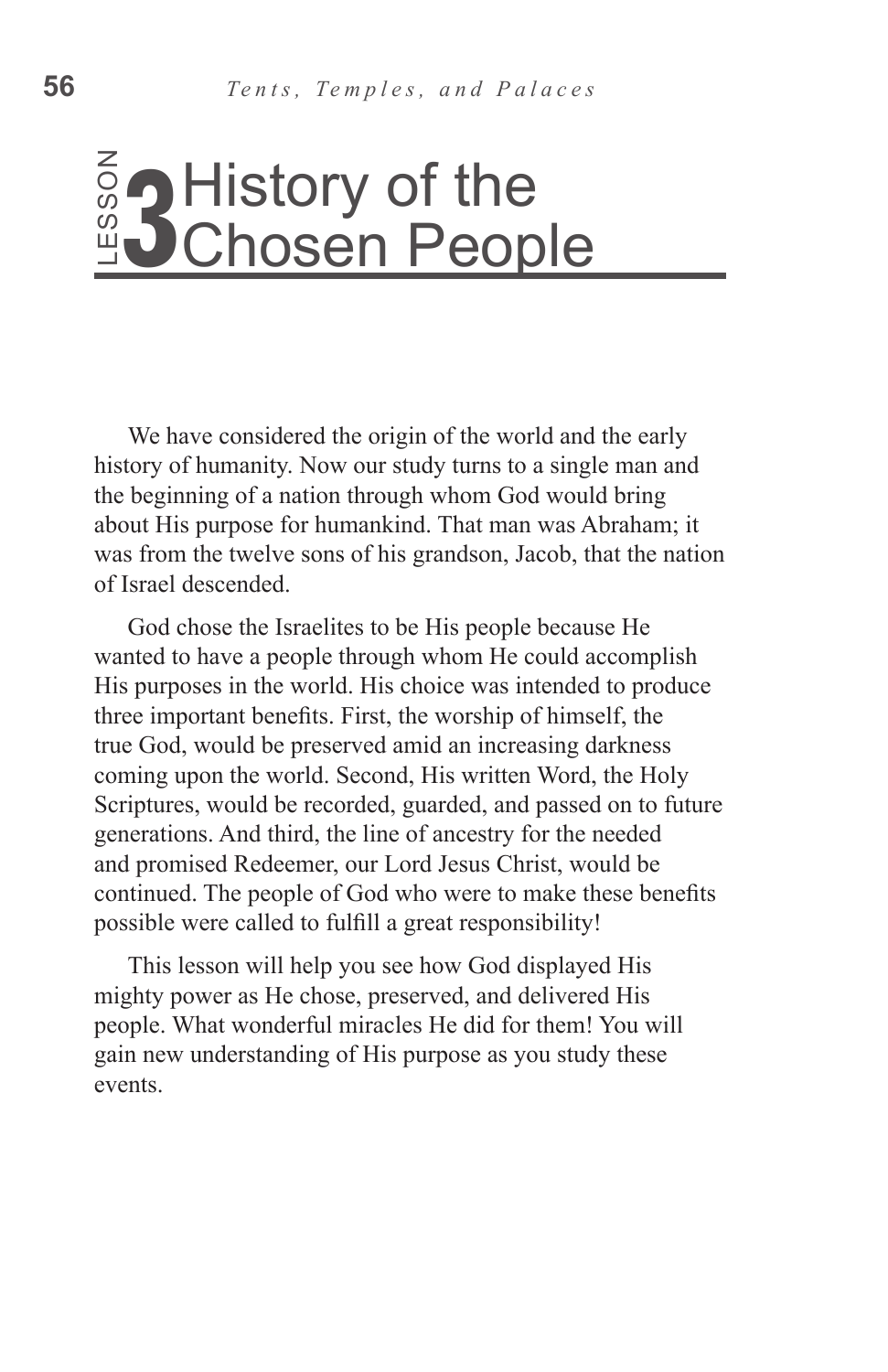# *lesson outline*

A Hope Is Given A Man Responds A Nation Is Born

# *lesson objectives*

When you finish this lesson you should be able to:

- Show how the civilization described in Genesis 11 illustrates the pattern given in Romans 1.
- Describe God's calling of Abraham and His promises to him.
- Describe Abram's journey from Ur to Shechem.
- State how Abraham's faith was tested by each of his trials.
- Identify descriptions of Abraham's descendants and the relationship of each to the Israelites.
- Explain how the Israelites' experience in Egypt prepared them for what God wanted them to do next.
- Indicate the significance of the deliverance of the Israelites from Egypt.

# *learning activities*

- 1. Read Genesis 11 through Exodus 14 in your Bible as the lesson directs you to.
- 2. Work carefully through the lesson development, answering the study questions and checking your answers with the ones that are given. Pay special attention to the teaching given concerning the life of Abraham. Take the self-test and check your answers.

# *key words*

| circumcision | patriarch  |
|--------------|------------|
| culture      | plague     |
| idols        | providence |
| migrate      |            |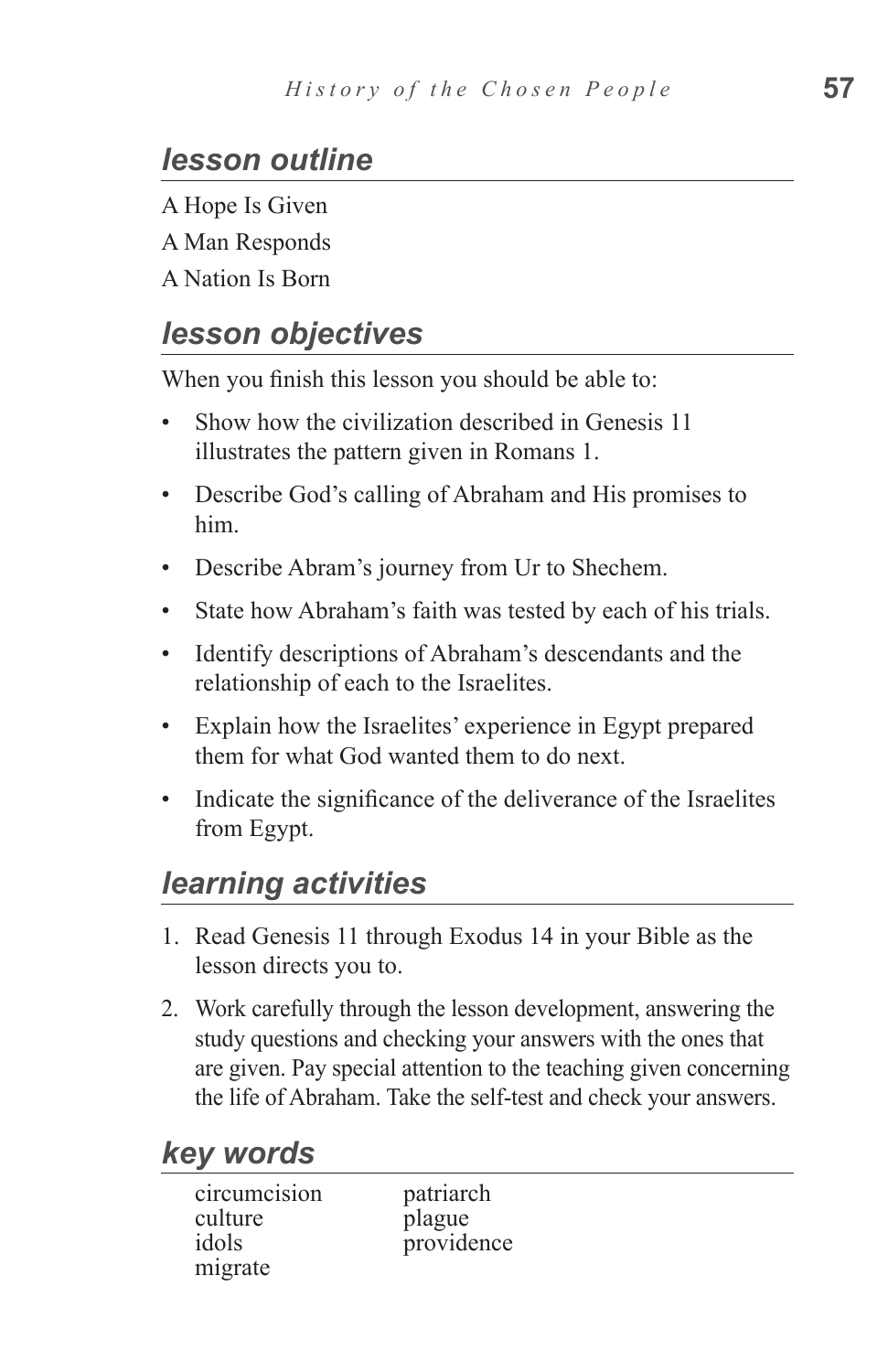### *lesson development*

# **A Hope is Given**

### The Darkness of the Times

**Objective 1.** *Show how the civilization described in Genesis 11 illustrates the pattern given in Romans 1.*

Read Genesis 11:1–9. The judgment of the Flood did not cause rebellion against God to stop. The people, who all spoke one language, made an evil and foolish plan. They built a city with a tower which was called the tower of Babel or Babylon. This tower seemed to be an effort to exalt themselves above the power of God himself, just like Satan had wanted to do (Luke 10:18, Isaiah 14:12–14). But God judged them. He confused their common language and scattered them over the earth, each group with a different language. Thus their ability for united rebellion was crushed. The rebellious condition of humankind described in Genesis 11 is a good example of the pattern given in Romans 1.

# *Application*

- **1** Read Romans 1:19–29 and answer the following questions in your notebook.
- **a)** What can be known about God through the things He has made (v. 20)?
- **b**) How do people reject the truth of God (v. 21)?

First, the people reject the truth about God. Next, they follow five downward steps as they reject the truth.

**CONTRACTOR** 

- 1. Their empty minds are filled with darkness (v. 21).
- 2. They worship created images of men or animals (v. 23).
- 3. God gives them over to doing the filthy things they desire to do (v. 24).
- 4. God gives them over to following sexual perversions (vv. 26– 27).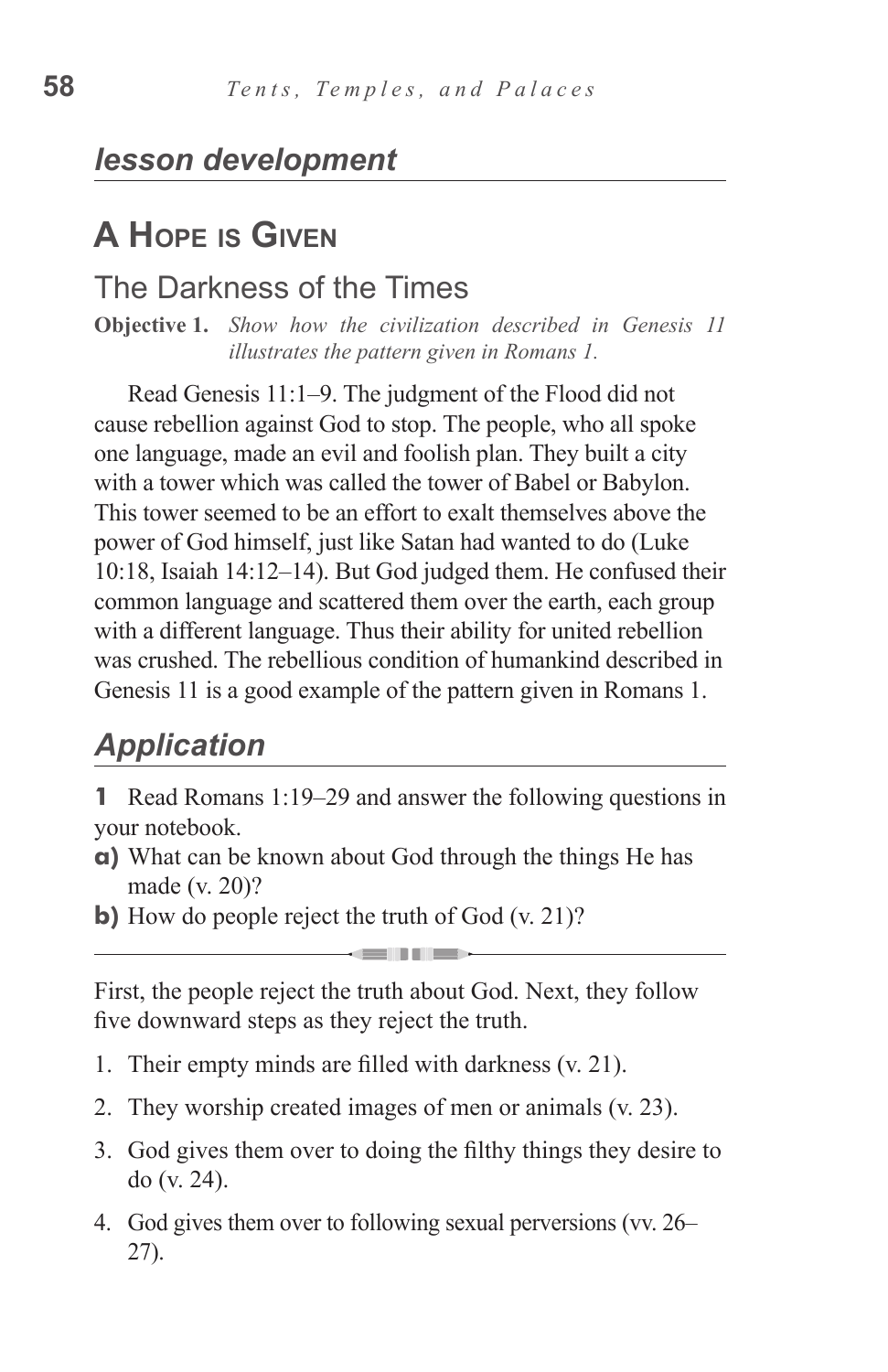5. God gives them over to corrupted minds because they refuse to keep in mind the true knowledge about God (v. 28).

Therefore the corrupted condition of the people described in Genesis 11, like the corrupted condition described in Genesis 6, was the result of a human choice to reject the truth of God. Remember that all the people described in Genesis 11 were the direct descendants of Noah. They had the knowledge of God.

Historian Arnold Toynbee traced 21 separate civilizations in 6000 years of history. He began with the civilizations of Sumer and Akkad, which came into being soon after God judged the civilization described in Genesis 11. He ended with the recent civilizations of our world today. He found that each one has followed the same pattern of decline. The seed of rebellion which ultimately brings self-destruction is in all people.

# *Application*

**2** The civilization described in Genesis 11 is an illustration of the pattern given in Romans 1 because the people in it had **a)** no godly ancestors who had followed God.

and the state of the state of the state of the state of the state of the state of the state of the state of the state of the state of the state of the state of the state of the state of the state of the state of the state

- **b**) rejected the truth they once knew.
- **c)** no knowledge or understanding of the truth.

### The Faithfulness of God

#### *Read Genesis 12:1–3*

**Objective 2.** *Describe God's calling of Abram and His promises to him.*

The time period covered by Genesis 12–50 is known as the patriarchal age because it deals with the lives of the men who were known as the patriarchs—the physical (and spiritual) fathers of God's people. The patriarchs were Abram (later called Abraham) and his descendants Isaac, Jacob, and Joseph. Genesis 12–50 tells us about their relationships to God.

There are many wonderful truths we can learn from their lives. They struggled in their lives just as we do, yet they responded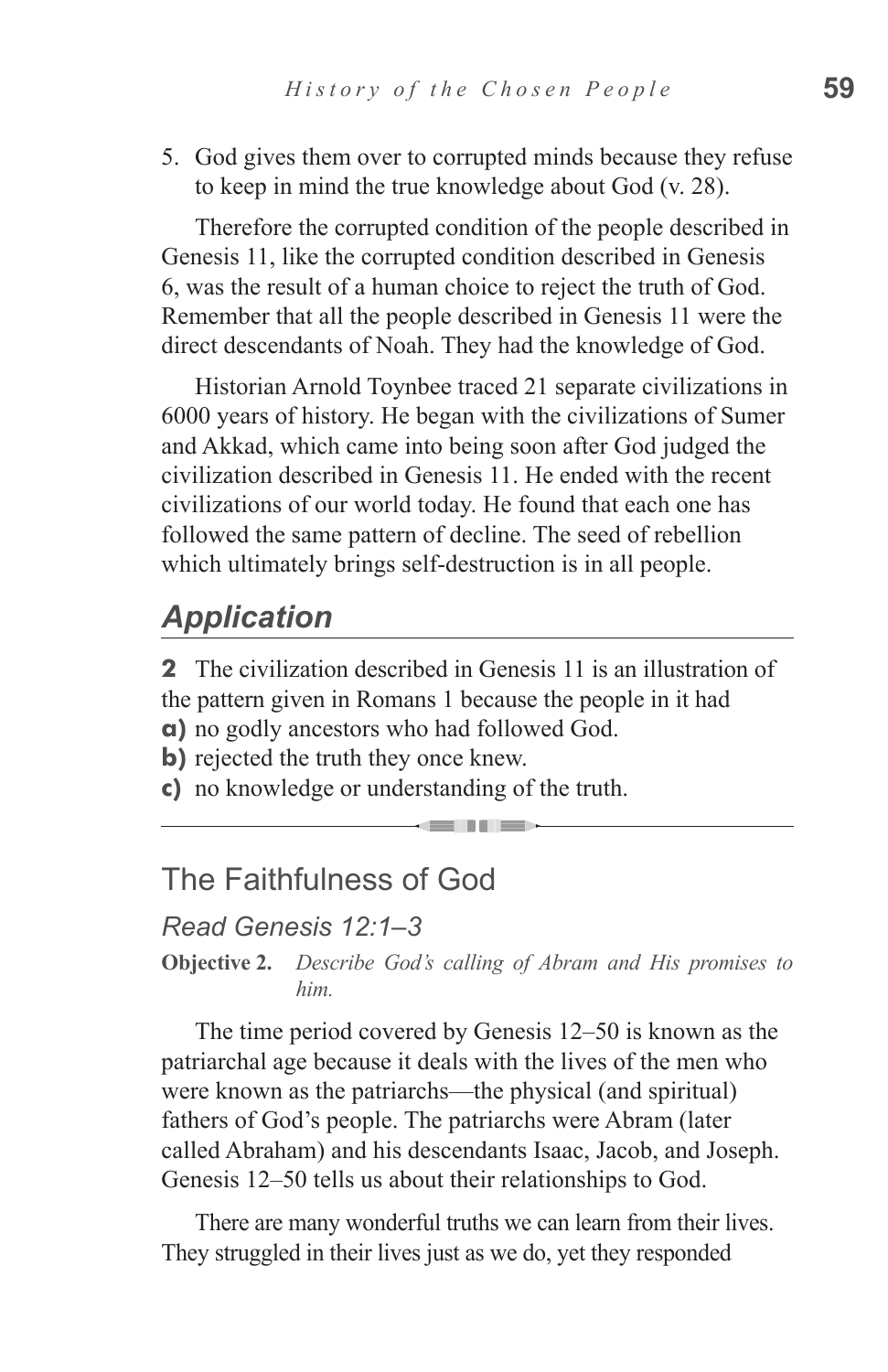to God's revelation (His telling) and His guidance. We can be encouraged by studying their lives. Though they had human weaknesses and failings, they were sensitive to God's love. They believed in God's promise. They obeyed Him and experienced His presence in personal ways and were given a great hope for the future.

### Abram's World

Abram (later called Abraham) was from the family of Terah, who lived in the city of Ur in Babylonia. Ur was located in the area called the fertile crescent, which we have already mentioned in Lesson 2. After the Flood, this area came to be ruled by the Sumerians, a non-Semitic people. But the Akkadians, a Semitic people, conquered them. The culture from which Abram came had probably existed in this area of the world for about 1,000 years. Notice these places on the following map.



Ur was a thriving city with businesses, factories, courts, and religious activities. It covered more than 150 acres (60.7 hectares), and probably some 24,000 people lived there. Its idolatrous worship centered around a huge tower 70 feet (21.3 meters) tall.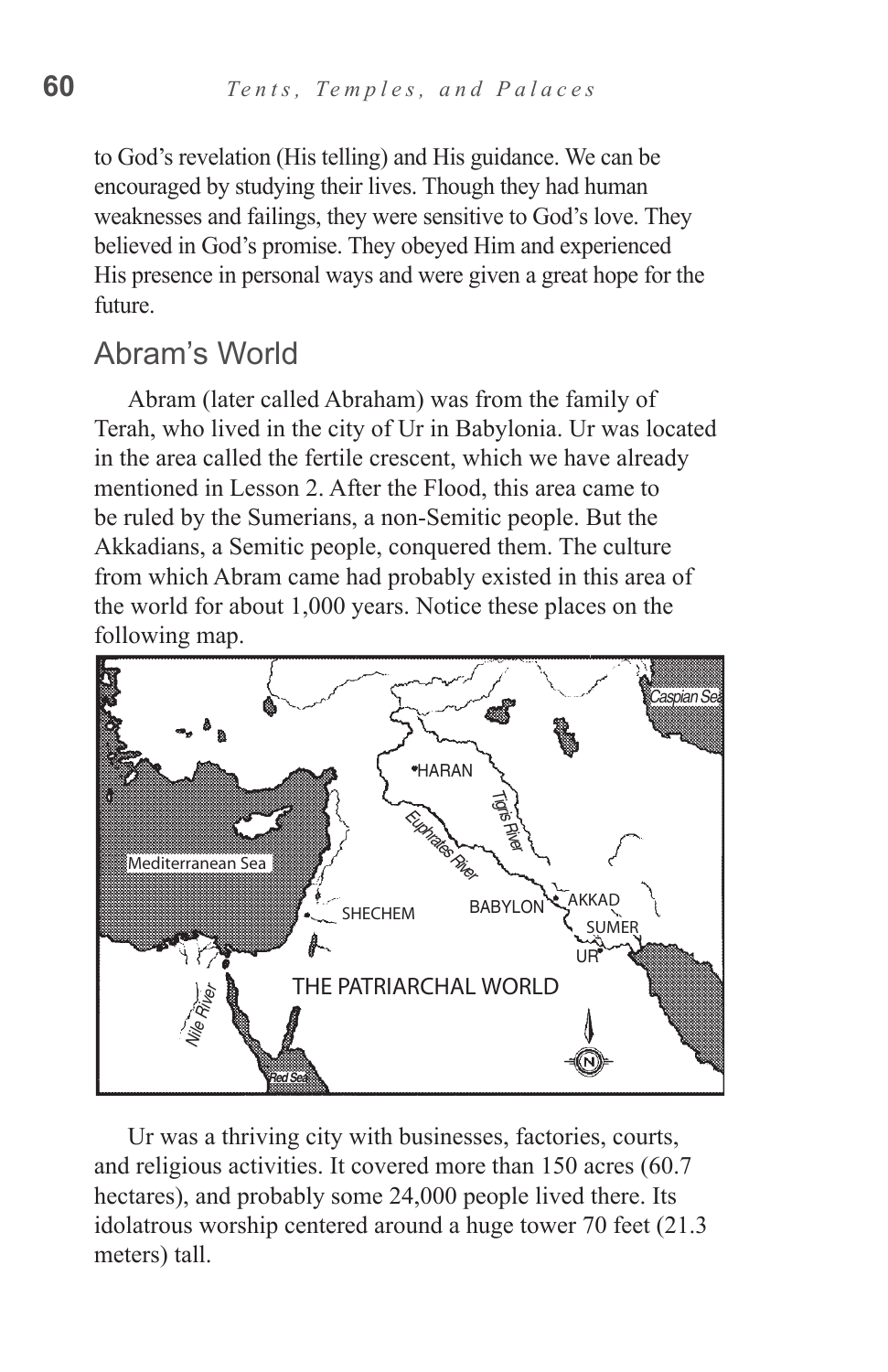Abram was a descendant of Noah through the line of Shem, as we have studied (Genesis 11:10–26). Yet Abram's father, Terah, and his people were far from any knowledge of the most high God. Terah and his family worshipped idols (Joshua 24:2– 3).

### *Application*

**3** Review the description of Abram's world and study the foregoing map. Circle the letter of each TRUE statement below.

**a)** Ur is near the Caspian Sea.

**b**) The Sumerians were descendants of Shem, Noah's son.

**c)** Akkad is north of Sumer.

**d)** The Akkadians ruled after the Sumerians did.

### God's Call and Promise

Though the times were dark and people worshipped idols, God was faithful! He continued to deal with humankind.

and in the sea

There must have been some testimony to truth in Abram's heart. Perhaps the message of creation, the first witness to God (Psalm 19), stirred him to search for God. We know that the call of God came to Abram even before his family migrated from Ur to Haran (Acts 7:2).

> The LORD had said to Abram, "Leave your country, your people and your father's household and go to the land I will show you. I will make you into a great nation and I will bless you; I will make your name great, and you will be a blessing. I will bless those who bless you, and whoever curses you I will curse; and all peoples on earth will be blessed through you." (Genesis 12:1–3)

Abram's experience from beginning to end was one of faith. The events which followed show the importance of one man's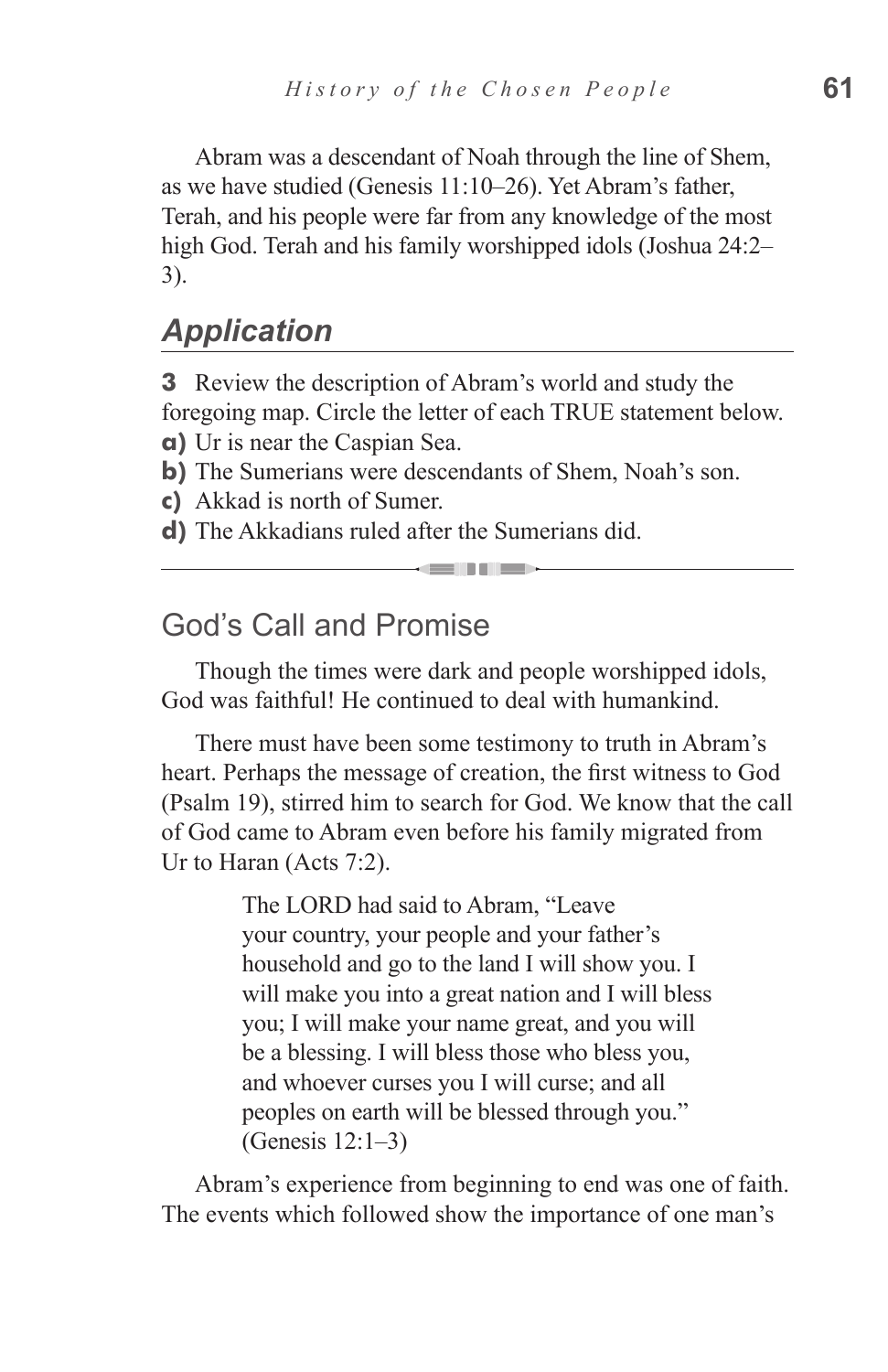faith. First a family, then a tribe, then a nation, and finally the world were affected by Abram's faith in following God.

### *Application*

**4** Read Genesis 12:1–3 and write in your notebook answers to the following question.

- **a)** What did God ask Abram to leave?
- **b**) Where did God tell Abram to go?
- **c)** What things did God promise Abram He would do?

# **A Man Responds**

### Abraham's Journey

#### *Read Genesis 12:4–9*

**Objective 3.** *Describe Abram's journey from Ur to Shechem.*

Abram responded to God's call for him to leave the security and prosperity of his native city of Ur. Hebrews 11:8 tells that "by faith Abraham, when called to go to a place he would later receive as his inheritance, obeyed and went, even though he did not know where he was going." But God had promised him a better place, and he eagerly looked and waited for it. He expected to find the city which was designed and built by God, the city with permanent foundations (Hebrews 11:10).

Abram first migrated about 600 miles (968 kilometers) north along a branch of the Euphrates river to Haran, a city very similar to Ur. Apparently he wavered in his resolution to do God's will, for he waited until Terah died before he fully obeyed the Lord. Then he left Haran and traveled 400 miles (645 kilometers) west and south into Canaan itself; to the place called Shechem.

According to Genesis 12:7–8 Abram twice built an altar. His activity was first of all a personal response in which he expressed his worship of the true God of heaven. It was also a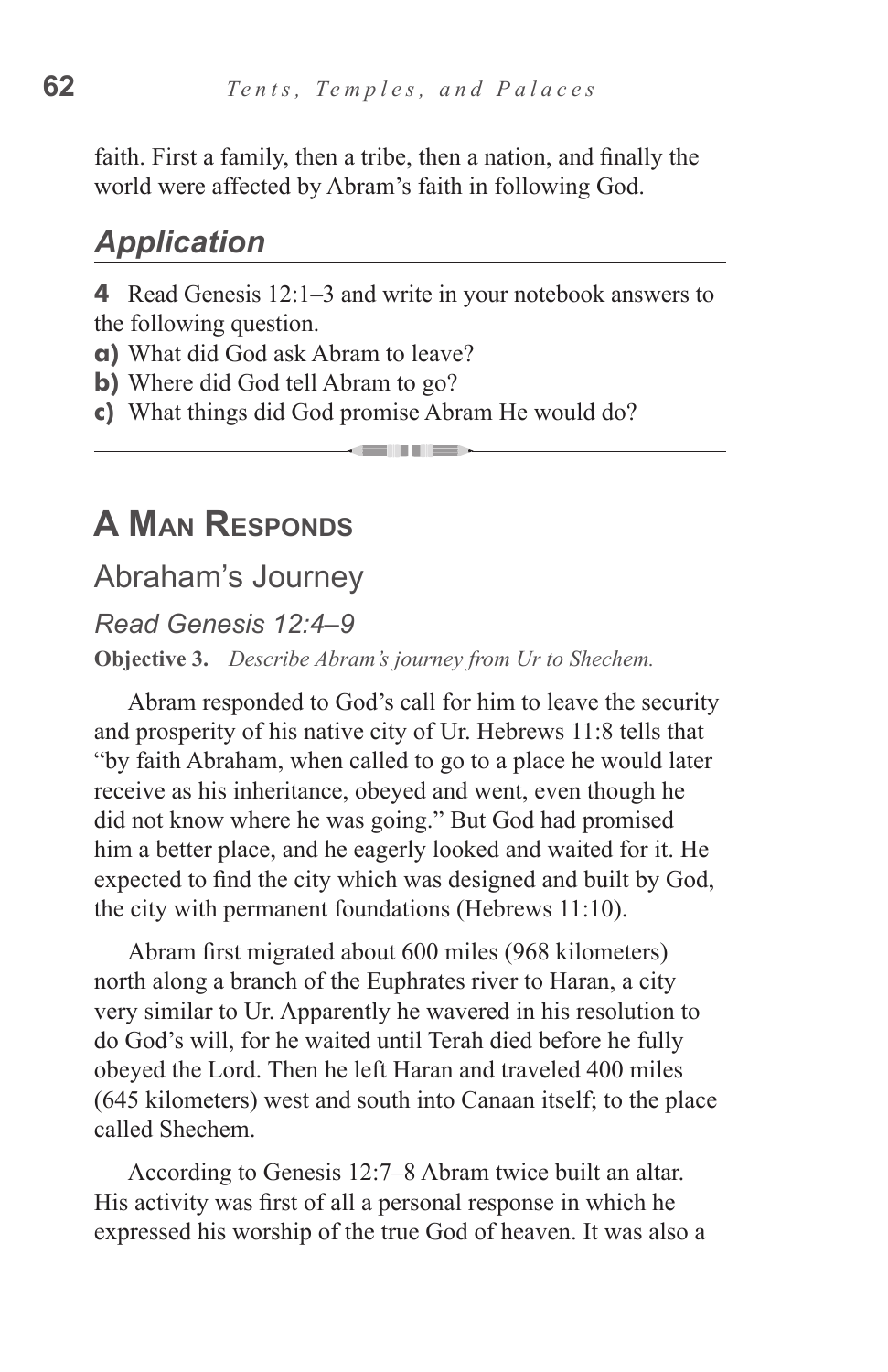witness to the idolatrous communities he lived in. He enjoyed such a close life with God that he received an unusual name.

### *Application*

**5** Read Isaiah 41:8 and James 2:23. Abram (later Abraham) was called God's

- **a)** priest.
- **b)** prophet.

**c)** friend.

**6** Turn back to the preceding map and locate the places to which Abram migrated from Ur. Circle the letter in front of the statement which best describes his journey.

- **a)** Abram left the city of Ur, then went 600 miles north to Haran and 400 miles southwest to Shechem.
- **b**) Abram began his journey at the city of Ur, then went 1000 miles southwest along the Euphrates river to Shechem.
- **c)** Abram left the city of Ur and ended his journey 600 miles north at the place called Shechem.

### Abraham's Trials

**Objective 4.** *State how Abraham's faith was tested by each of his trials.* 

- 11 - 11 - 11 - 11

### *The First Five Trials*

Read Genesis 12:1–16:16. We will now study Abram's spiritual journey. It is more important for us to understand this journey than for us to know about the places where Abram traveled in his geographical journeys. In Nehemiah 9:7–8 a prophetic message was given to explain Abram's spiritual journey:

> "You are the LORD God, who chose Abram and brought him out of Ur of the Chaldeans and named him Abraham. You found his heart faithful to you, and you made a covenant with him to give to his descendants the land of the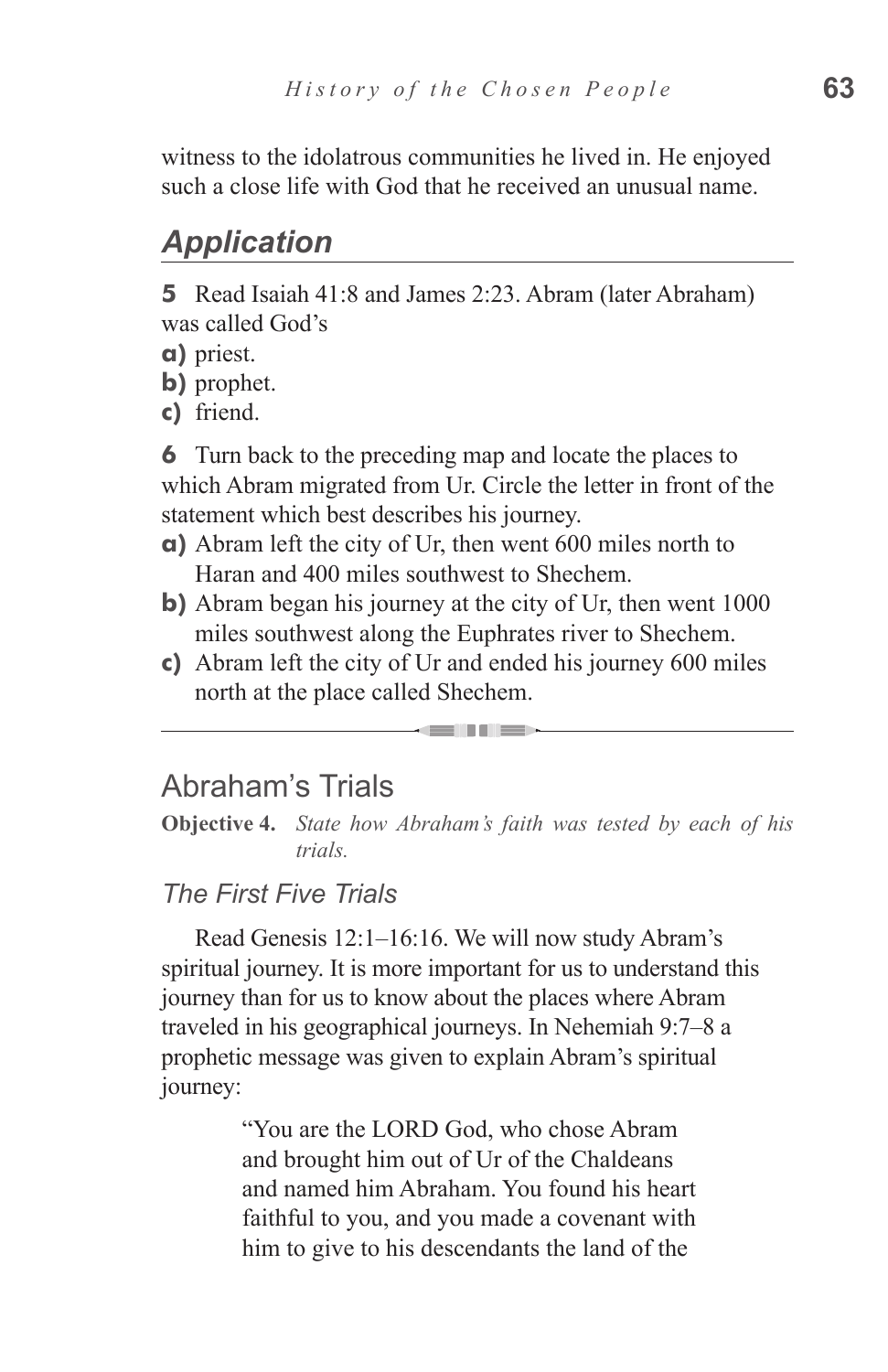Canaanites, Hittites, Amorites, Perizzites, Jebusites and Girgashites. You have kept your promise because you are righteous."

If we use this prophetic message as an outline of Abram's experience, we find that it describes four major events: 1) God chose Abram; 2) God changed Abram's name to Abraham; 3) God found that Abraham was faithful to Him; and 4) God made a covenant with Abraham and kept His promise. These four major events correspond with several different chapters in Genesis.

Abram's call is recorded in Genesis 12. In Genesis 15:7–21, God's covenant with Abram is described. Genesis 12–16 tells about an important time in Abram's relationship to God and reveals five specific tests by which God found that Abram was faithful to Him. The word found in the original language of the Bible means "thoroughly explore." Abram's faithfulness was brought to light; all of its aspects were made plain. Genesis 17 describes the event when Abram's name was changed to Abraham and God confirmed His covenant.

We will study the tests or trials of Abram in Genesis 12–16 in more detail because these relate to tests that we also may experience in our own lives. Carefully study the following chart and read the Scriptures given. The chart shows the five trials that Abram experienced before the covenant was confirmed.

Notice that the last of these tests involved delay. Twentyfour years had passed since Abram had settled in Canaan. Abram and Sarai had no hope for a son by any human means. Abram had considered appointing Eliezer, his servant from Damascus, as his heir (Genesis 15:2–4). Abram's suggestion probably shows that this was a custom of that time.

But God rejected Abram's idea. He had promised Abram and Sarai a son and said that through this son Abram's descendants would become as numerous as the stars of heaven. Abram believed God (Genesis 15:6), and this was the basis for God's acceptance of him. Romans 4:3 says that such faith is the basis of all righteousness with God.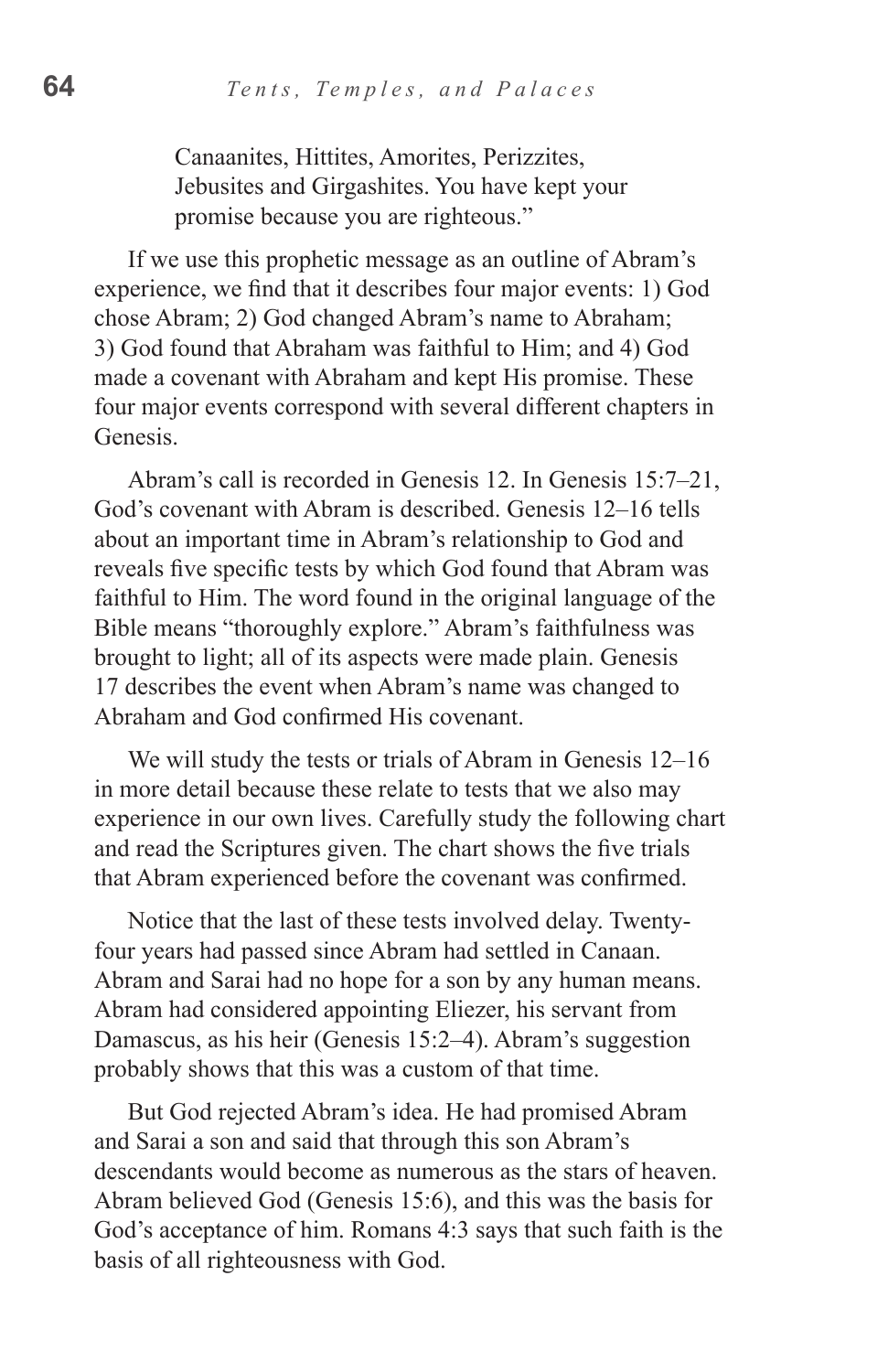# *Application*

**7** In the following chart, the last two columns have been left blank for you to fill in. The first three columns give the following information: a) the Scripture reference in which the trial is described, b) a short summary of the trial, and c) the context or circumstances of the trial. Issues refers to the aspects of the test that Abram had to overcome through faith and obedience. Reaction refers to the kinds of responses Abram made.

Read each of the Scriptures given in the references. Then in the two blank columns of the chart, write the issues relating to and the quality of faith tested by each trial. For issues, choose from these five ideas, matching them to the trials: riches, famine, separation, delay, and power. For reaction, choose from these five: fervent faith, humility, integrity, patience, and deficiency of faith.

<u>sain dhe</u>

| THE TRIALS OF ABRAM (ABRAHAM)        |                        |                                                  |                                |                      |                 |
|--------------------------------------|------------------------|--------------------------------------------------|--------------------------------|----------------------|-----------------|
| <b>Scripture</b><br><b>Reference</b> |                        | <b>Description</b><br>of Test                    | <b>Context</b><br>of Test      | <i><b>Issues</b></i> | <b>Reaction</b> |
| 1.                                   | Genesis<br>$11 - 12$   | Willingness to<br>break natural<br>ties          | Ur                             |                      |                 |
| 2.                                   | Genesis<br>12:10-20    | Stress of<br>circumstances<br>(famine)           | Egypt                          |                      |                 |
| 3.                                   | Genesis<br>$13:1 - 18$ | Choice of unity<br>or friction with<br>Lot       | <b>Strife</b>                  |                      |                 |
| 4.                                   | Genesis<br>14          | Love for<br>brothers and<br>dependence<br>on God | Kings of<br>north and<br>Sodom |                      |                 |
| 5.                                   | Genesis<br>16          | Time of waiting<br>for birth of son              | His wife<br>Sarai              |                      |                 |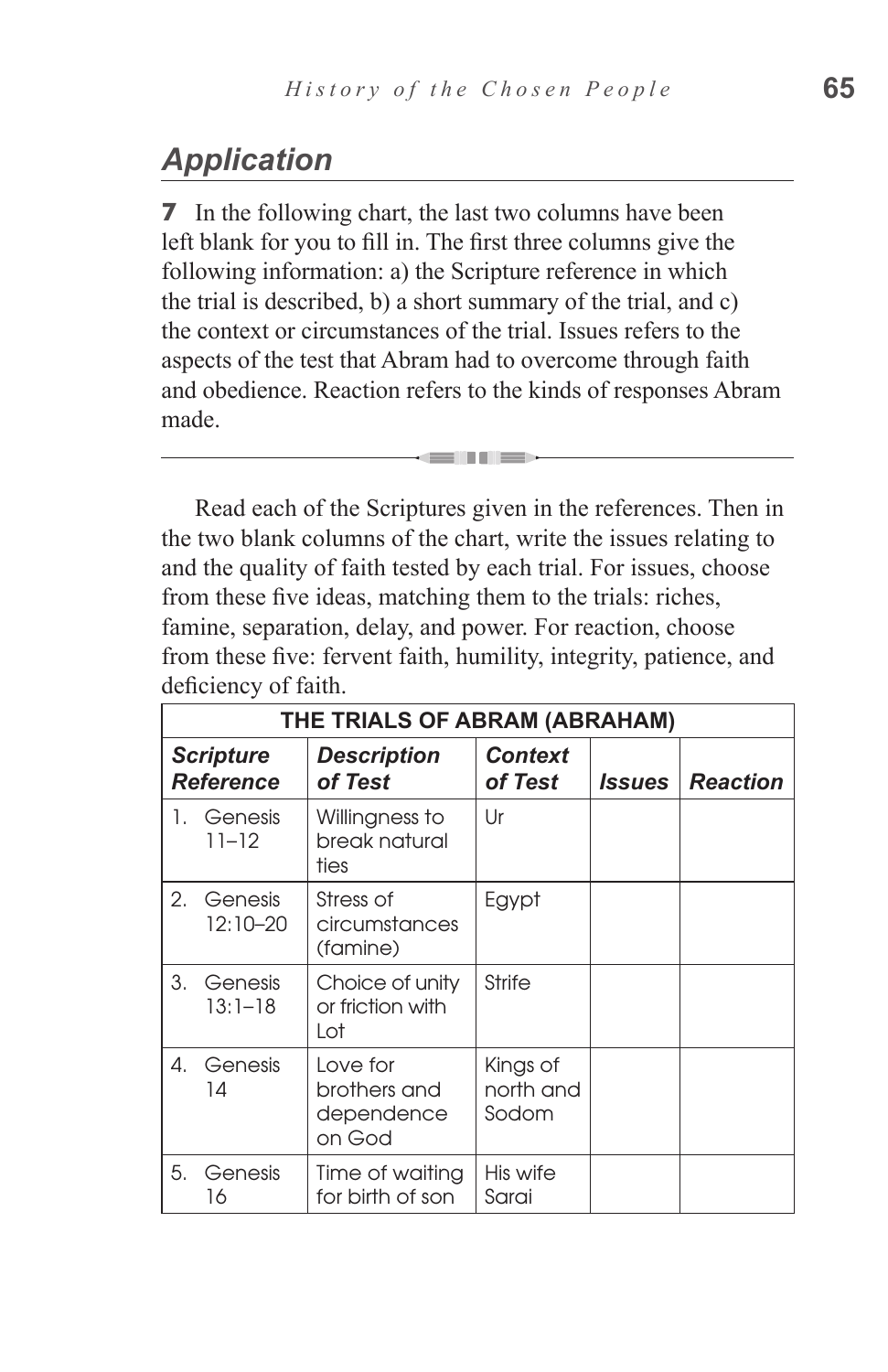#### *Other Events (Read Genesis 17:1–21:34; 23:1–20)*

Abram's human weakness was shown again when he and Sarai planned that Hagar, Sarai's handmaid, should bear Abram a son. And through Hagar, Abram had a son who was named Ishmael. But in spite of Abram's error, God appeared to Abram again. He enlarged and confirmed the covenant He had made. Abram's name was changed to Abraham, Sarai's name was changed to Sarah, and God promised His blessing to all of Abraham's descendants including Ishmael (Genesis 17:1–18:15). The act of circumcision was made the sign or seal of the covenant. By receiving and giving circumcision, Abraham agreed to the covenant and acknowledged God's lordship of his life.

The destruction of Sodom and Gomorrah (Genesis 18–19), the incident of Abimelech (Genesis 20), the birth of Isaac, the child of promise (Genesis 21), and the death of Sarah (Genesis 23) are all events that take place during this time.

#### *The Last Trial (Read Genesis 22:1–19)*

For Abraham there was yet one more test of his relationship to God. It was the climactic and crucial one. Abraham had to move beyond his human reasoning to declare to Isaac that God himself would provide a lamb. Abraham's willingness to sacrifice his son demonstrated both his obedience and his ultimate faith in God. God the Father not only provided a ram for the sacrifice, but He also reaffirmed His promise to Abraham: "I will surely bless you and make your descendants as numerous as the stars in the sky and as the sand on the seashore. Your descendants will take possession of the cities of their enemies" (Genesis 22:17).

### *Application*

- **8** Circle the letter of each TRUE statement below.
- **a)** God asked Abraham to sacrifice Isaac.
- **b)** Abraham told the servants that only he would return.
- **c)** Abraham told Isaac that God would provide a lamb.
- **d)** God was pleased with Abraham's obedience.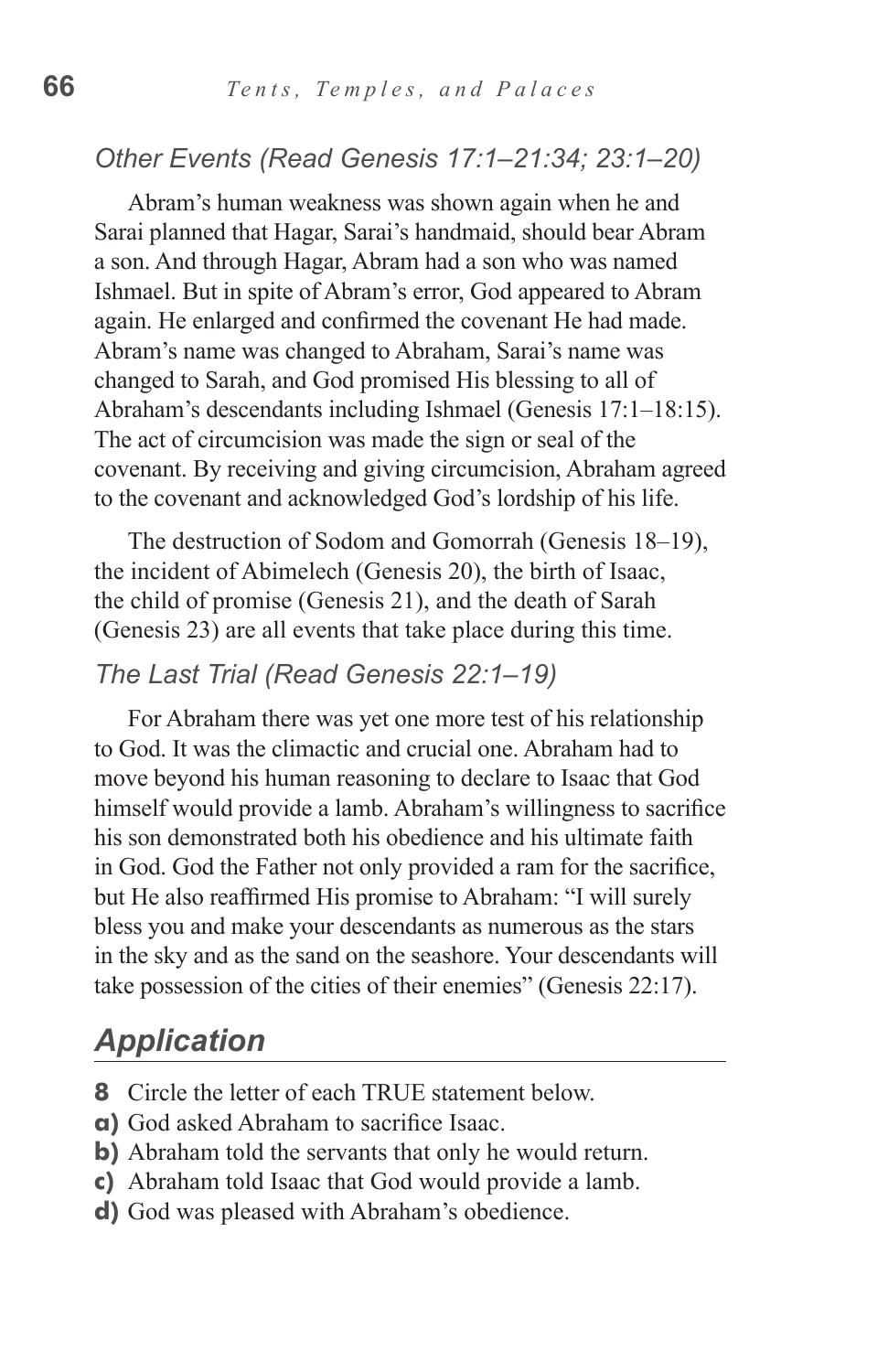**9** Which phrase best describes the qualities that were tested by Abraham's final trial?

- **a)** Integrity and humility
- **b)** Patience and waiting
- **c)** Obedience and faith

**10**Are you experiencing any circumstances through which your faith is being tested? In your notebook, describe these circumstances and the qualities of faith you must exercise in order to overcome them.

### Abraham's Descendants

**Objective 5.** *Identify descriptions of Abraham's descendants and the relationship of each to the Israelites.*

\_\_\_

We have studied Abraham's life in great detail because he personifies or represents the true issues of faith. Though we will not be able to deal as thoroughly with the lives of each of Abraham's descendants, we can learn many things about them.

The following diagram is a family tree, which shows the family relationships among the descendants of Abraham. The heavier lines show the parts of the family which the Bible tells about. The diagram indicates, for example, that Terah had three sons: Haran, Abraham, and Nahor. Below each of these sons, are the names of his descendants. However, some of these descendants married each other so they are connected by lines as well. Rebecca, the granddaughter of Nahor, married Isaac, the son of Abraham and Sarah. Rachel and Leah, the greatgranddaughters of Nahor, married Jacob, the great-grandson of Abraham.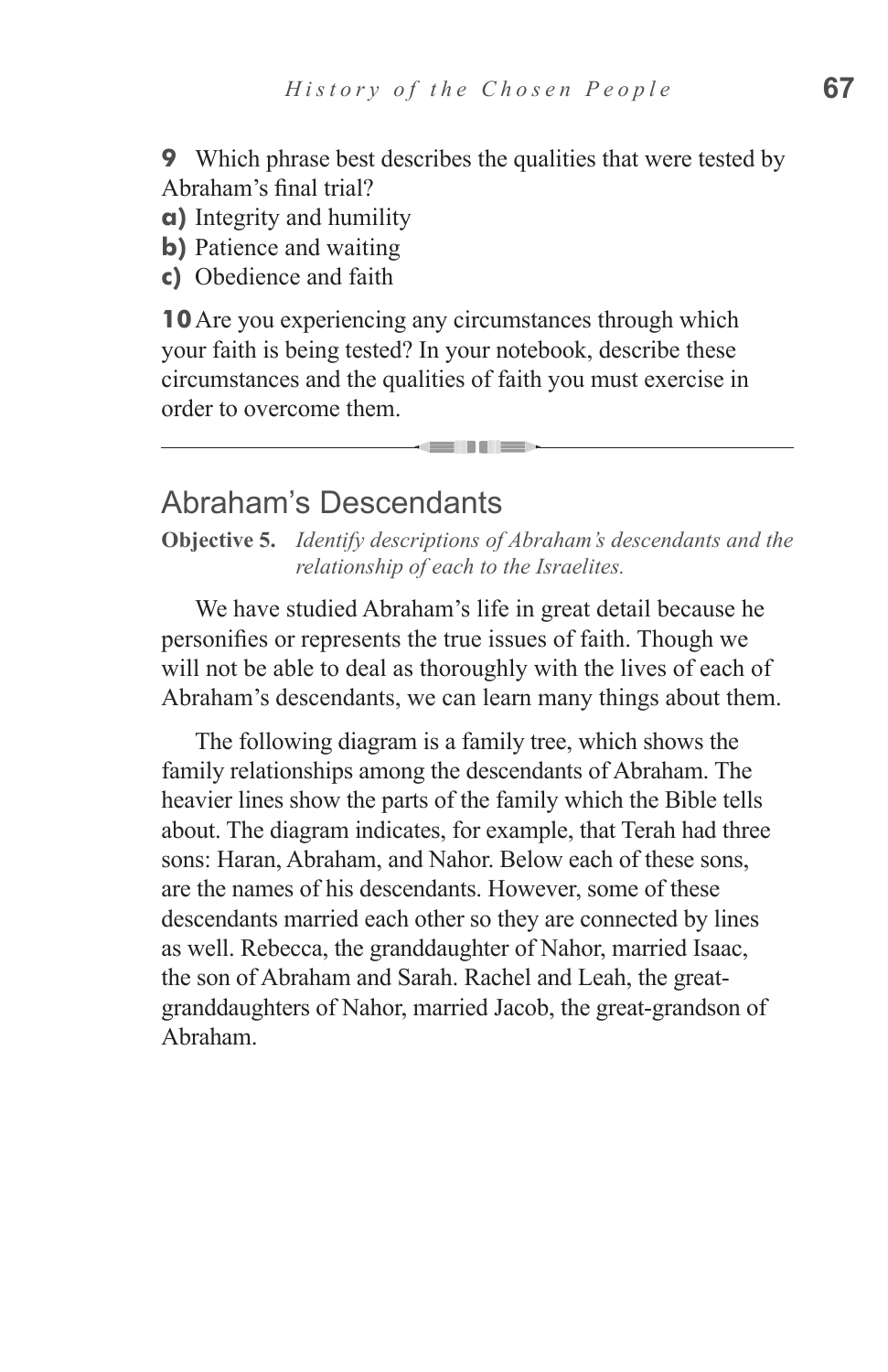

# *Application*

**11**Circle the letter in front of each of Abraham's descendants.

- **a)** Rebecca
- **b)** Lot
- **c)** Arabs
- **d)** Edomites
- **e)** Jacob
- **f)** Rachel
- **g)** Israelites
- **h)** Moabites

Do you remember the three purposes for which God chose a people? (See lesson introduction.) The third of these was to have a line of ancestry through which Jesus the Redeemer would come. Genesis 24–50 tells about three of Jesus' ancestors who were descendants of Abraham: Isaac, Jacob, and Joseph.

#### *Isaac*

Read Genesis 24:1–26:35. Isaac's story seems to be overshadowed by that of his father Abraham and his son Jacob. However, he was an important part of God's plan. Abraham saw to it that Isaac would not marry a Canaanite woman. Eliezer, Abraham's servant, followed Abraham's instructions and brought Isaac a wife from among Abraham's relatives in Mesopotamia (Genesis 24). God confirmed His covenant with Isaac (Genesis 26:5). Through Isaac, God's promises were passed on to his son Jacob.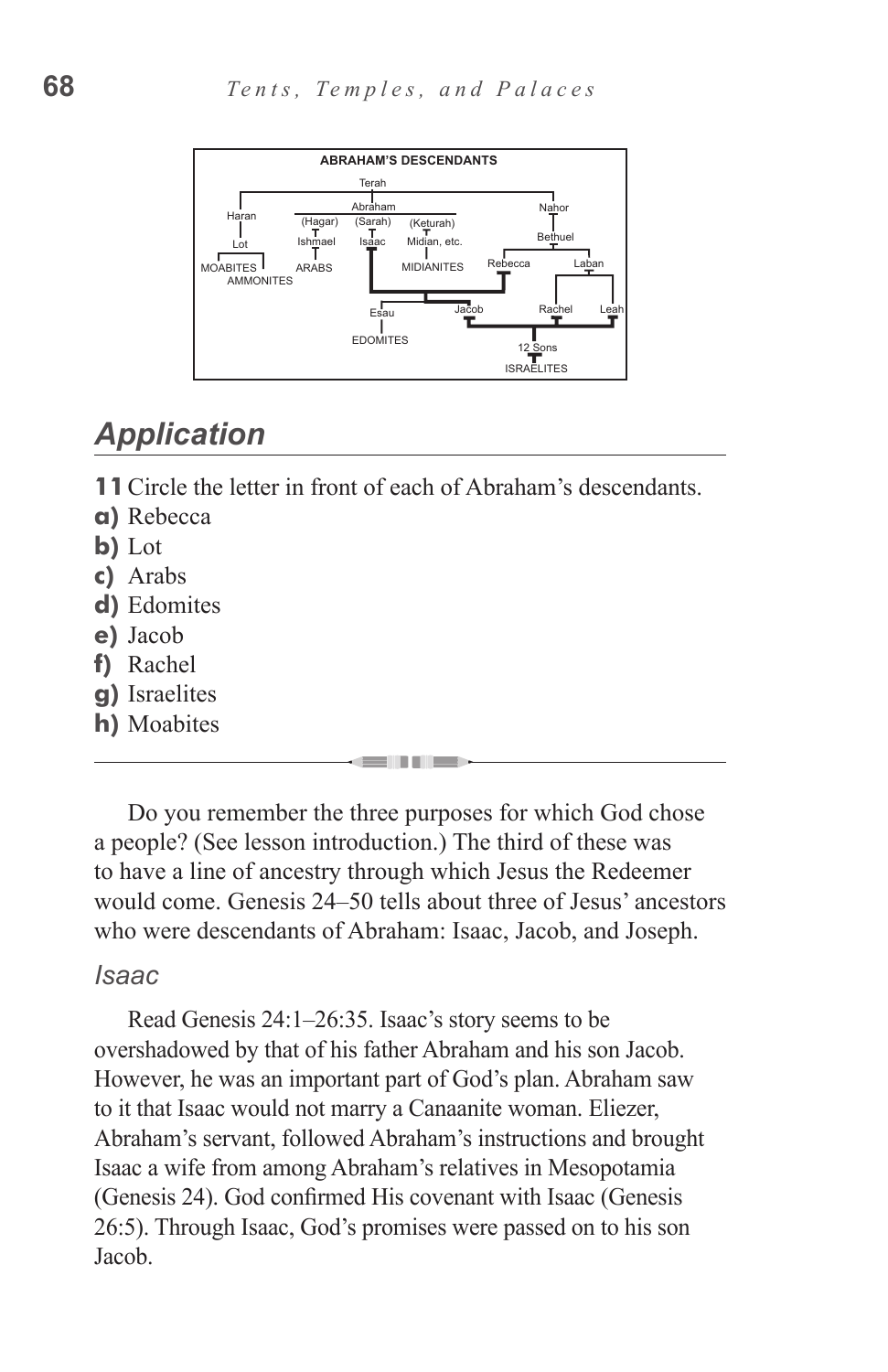# *Application*

**12**What division in Isaac's family is shown in Genesis 25:27– 28?

. . . . . . . . . . . . . . . . . . . . . . . . . . . . . . . . . . . . . . . . . . . . . . . . . . . . . . . . . . . . . . . . . . . . . . . . . . . . . . . . . . . . . . . . . . . . . . . . . . . . . . <u>— anii 11 me</u>

#### *Jacob*

Read Genesis 27:1–37:1. Despite his failures, Jacob valued the covenant blessing of God. He seemed to be enthusiastic about God's promise of a nation that would bless the world. As we read his story, we see that he had to experience the consequences of his sin as all people do. God tested and chastised him, producing greatness in his life. He treated him as a son (see Hebrews 12:5–8).

Finally, Jacob's name, which meant deceiver, was changed to Israel, meaning a prince with God (Genesis 32:28). This was the name by which God's chosen people would be called— Israelites. Jacob's twelve sons were the heads of the twelve tribes which became the nation of Israel (Genesis 49).

### *Application*

**13**Both Isaac and Jacob made similar mistakes with their children. Read Genesis 37:3–4, and circle the letter in front of the sentence which describes this mistake.

- **a)** Neither man showed his children much affection.
- **b**) Both men showed special favor to one son.
- **c)** Both men gave all their sons expensive gifts.

#### *Joseph*

Read Genesis 37:2–50:26. The account of Joseph is one of the fascinating stories in the Bible. It illustrates God's providence, which we can experience also. Joseph was sold as a slave into Egypt when he was 17. At 30 he became a ruler in Egypt. Ten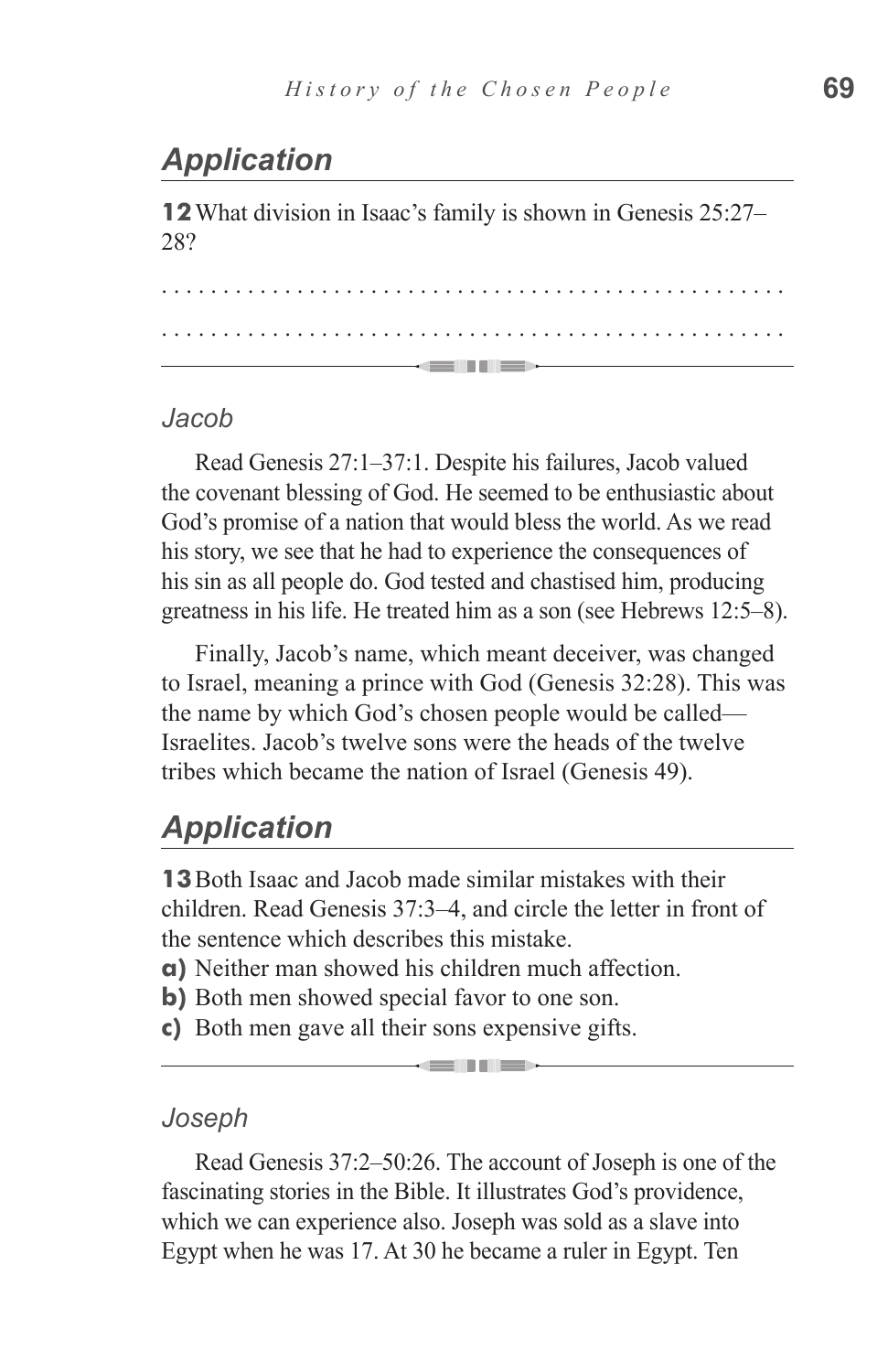years later, his father Jacob and the rest of the family entered Egypt during the time when there was a great famine in the entire fertile crescent. They numbered 70 persons. Because of Joseph, Pharaoh (the king of Egypt) permitted them to settle in Goshen, east of where the Nile river enters the Mediterranean Sea. This area was suitable for them to make their livelihood as shepherds. There they grew in number, wealth, and influence.

God had told Abraham that his descendants would spend many years as strangers in a foreign land (Genesis 15:13–16), so the book of Genesis appears to end in failure for God's people. The final idea is that of burial (Genesis 50:26). Yet God knew that the Israelites needed to develop in strength and increase in numbers so they would be able to possess the land of promise. They also must be kept from intermarriage with the Canaanites and from the influence of the Canaanites' idolatrous worship. During their time in Egypt, how wonderfully God built strength and purpose into His people!

# *Application*

**14** Review the preceding section. Then match the person's name (right side) to each phrase which describes him or her (left side).

- **a** He was the half-brother of Isaac.
- **b** He was also called "Israel."
- **c** Two of his descendants married Jacob.
- **d** He obtained the first-born rights of his **brother**
- **e** She was the mother of Isaac.
- **f** She told Jacob to deceive his father
- **g** God asked him to sacrifice his son.
- **h** The twelve tribes of Israel descended from his grandson Jacob.
- **i** He favored his son Esau.
- **j** He and his sons went to live in Egypt.

a se in dies

**k** She favored her son Jacob.

- 1) Nahor
- 2) Abraham
- 3) Sarah
- 4) Isaac
- 5) Ishmael
- 6) Rebecca
- 7) Jacob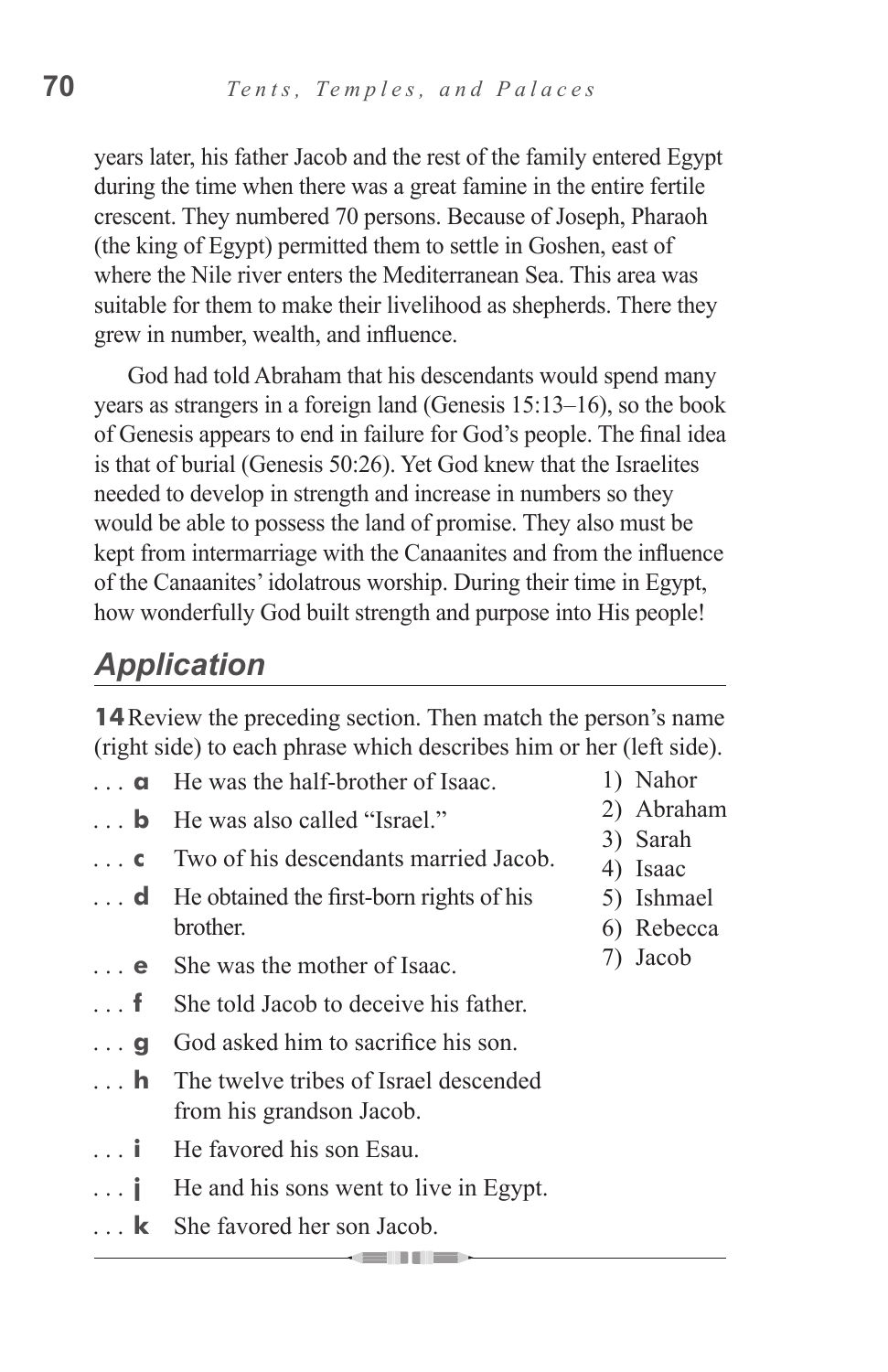# **A Nation is Born**

From a small group of 70 people who went to Egypt, the Israelites increased until they were an exceedingly large number. But in order to possess the land promised to the patriarchs, they needed to be delivered and prepared. They needed to be formed into a nation.

Although this preparation lasted only 40 years, it was so important that one-sixth of the Old Testament is devoted to describing it. This includes all of Exodus, Leviticus, Numbers, and most of Deuteronomy. A short outline of this description follows.

| Egypt to Sinai    | Exodus $1-18$             |
|-------------------|---------------------------|
| Camp at Sinai     | Exodus 19–Numbers 10:10   |
| Wilderness Travel | Numbers $10:11-21$        |
| Camp at Moab      | Numbers 22–Deuteronomy 34 |

Bondage and Slavery

#### *Read Exodus 1–2*

**Objective 6.** *Explain how the Israelites' experience in Egypt prepared them for what God wanted them to do next.*

As Genesis tells about the many failures of humanity, Exodus describes the powerful story of God hastening to rescue man. It is the great book of redemption—which means the buying back or buying out of slavery or captivity.

The name of the book itself means going out or way out. The opening chapters recount one of the most exciting and dramatic times in the history of God's people: how God gave them a way out, delivering them from the power of one of the mightiest rulers of their day—the Pharaoh of Egypt.

As Exodus begins, we read of the dark time when the hope God's people had for a promised land was at its lowest ebb. Joseph had died at 110 years of age, and a new king arose, "who did not know about Joseph" (Exodus 1:8). The Israelites, who had increased greatly in numbers and wealth, came under suspicion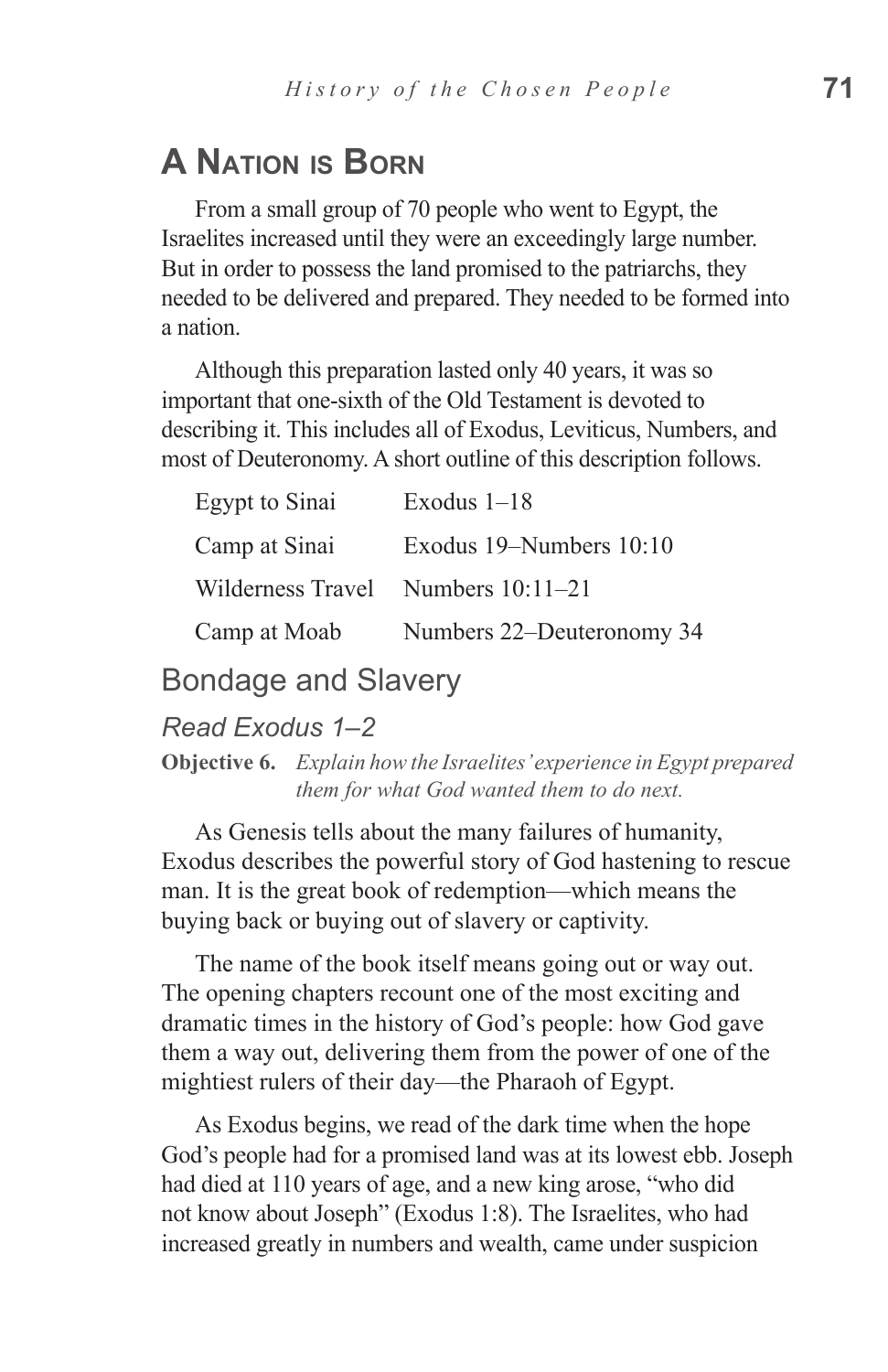and were reduced to the most miserable slavery. It was a difficult time for them. Yet it led to the stirring of their almost-forgotten dreams—the promise of Canaan, the hope of being a special people of God.

It is indeed possible that the Israelites would never have left Egypt to go to the promised land if they had been comfortable and prosperous in Egypt. But God did not place their comfort as His highest interest. He wanted to develop their character and usefulness. God has a similar purpose for us—for we, too, are His people. We must keep this purpose constantly in mind.

### *Application*

**15**Review Exodus 1–2. The difficult experience the Israelites had in Egypt made them ready for what God wanted them to do next because they

- **a)** became strong and numerous.
- **b)** were comfortable and secure.
- **c)** decreased and became weak.
- **d)** cried out for help.

God's people had been strengthened and made hopeful through hardship. They were ready for the next steps in God's purpose to use them as a witness to himself.

n a shekara

### Redemption and Deliverance

**Objective 7.** *Indicate the significance of the deliverance of the Israelites from Egypt.*

#### *God Chooses a Man*

Read Exodus 3–6. As we study God's plan for humanity, we see that it always involves a chosen man or woman. This was true when God brought the Israelites out of Egypt. During the last weary years of Israel's bondage, a son was born to parents in the tribe of Levi. Pharaoh had ordered that all males born to the Israelites were to be killed. But this son was hidden by his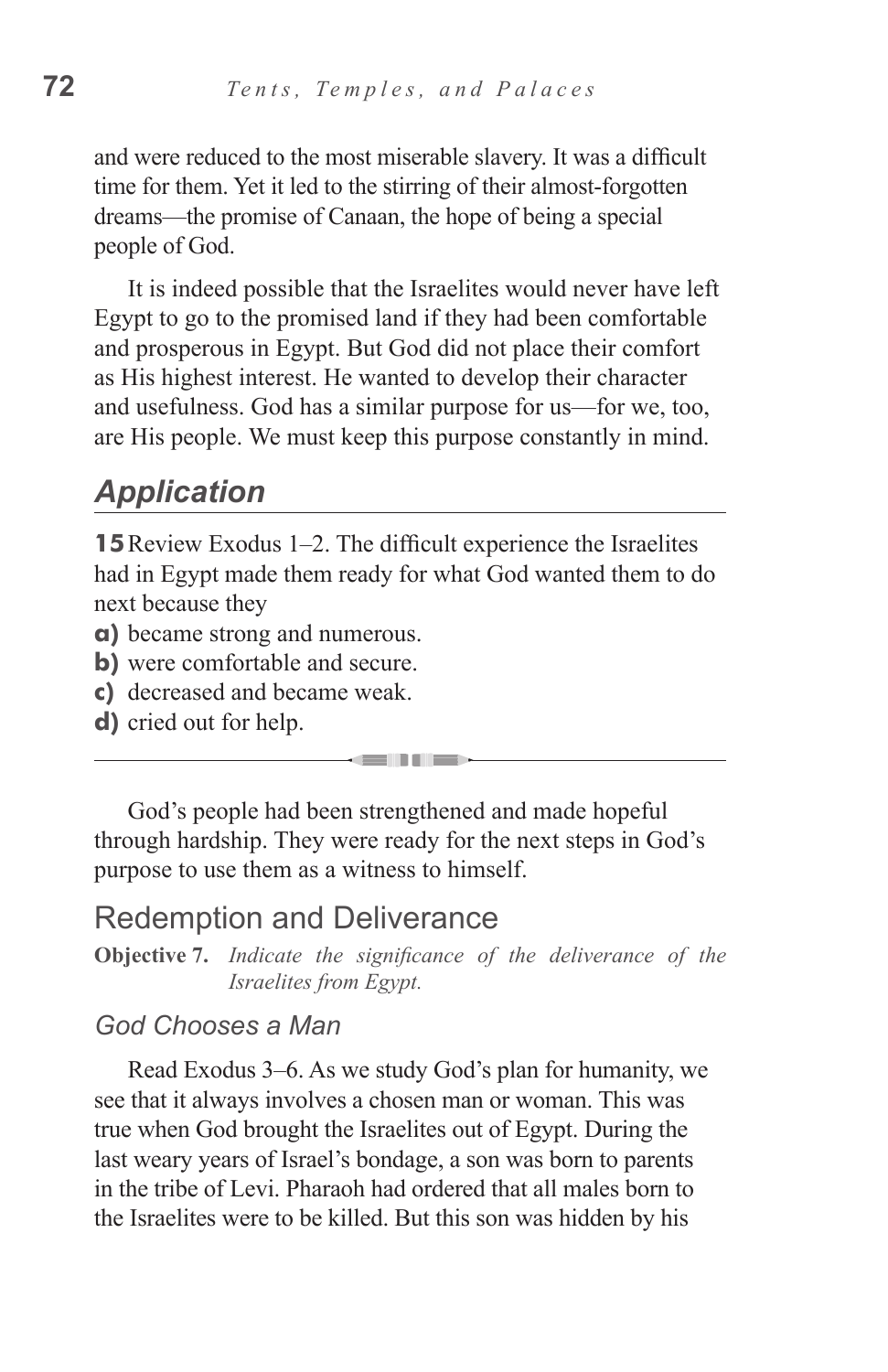mother in a small basket which was left among the reeds in the Nile river.

The son was found by the daughter of the Pharaoh, who called him Moses, a word meaning to draw out, for she had drawn him out of the water. Through the influence of Moses' older sister, Moses' own mother was brought to care for him. The events of Moses' life lead us to conclude that his mother taught him things about his people and the living God.

After his early years which he spent under his mother's care, Moses was raised in the court of the king and had the wealth of Egypt at his command. He learned many things during the 40 years in Pharaoh's palace. Yet, he did not cease to identify with his people the Israelites, even in wrong ways (Exodus 2:11–16). Moses was imperfect like all of us are. God had to put him into the desert of Midian for the second major part of his education, where he lived for the next 40 years of his life.

Finally, when Moses was 80 years old, the eternal God appeared to him. As Moses stood at the burning bush in the desert of Midian, God said to him,"'I am the God of your father, the God of Abraham, the God of Isaac, and the God of Jacob'" (Exodus 3:6). This affirmation linked Him with the covenant promises made to the patriarchs. God told Moses what things His plan for Moses' life included (Exodus 3:1–4:17). During the last 40 years of his life, Moses led God's people out of Egypt and toward the promised land.

### *Application*

**16**Moses is referred to many times in the Bible. Review Exodus 1–3 and read Acts 7:22–30. Match the place (right side) to each description of what Moses learned there (left side).

- ... **a** To know God
- **b** That he was an Israelite
- **c** That God would send him to Pharaoh
- **d** The wisdom of Egypt
- 1) His mother's home
- 2) In Pharaoh's palace
- 3) In the desert of Midian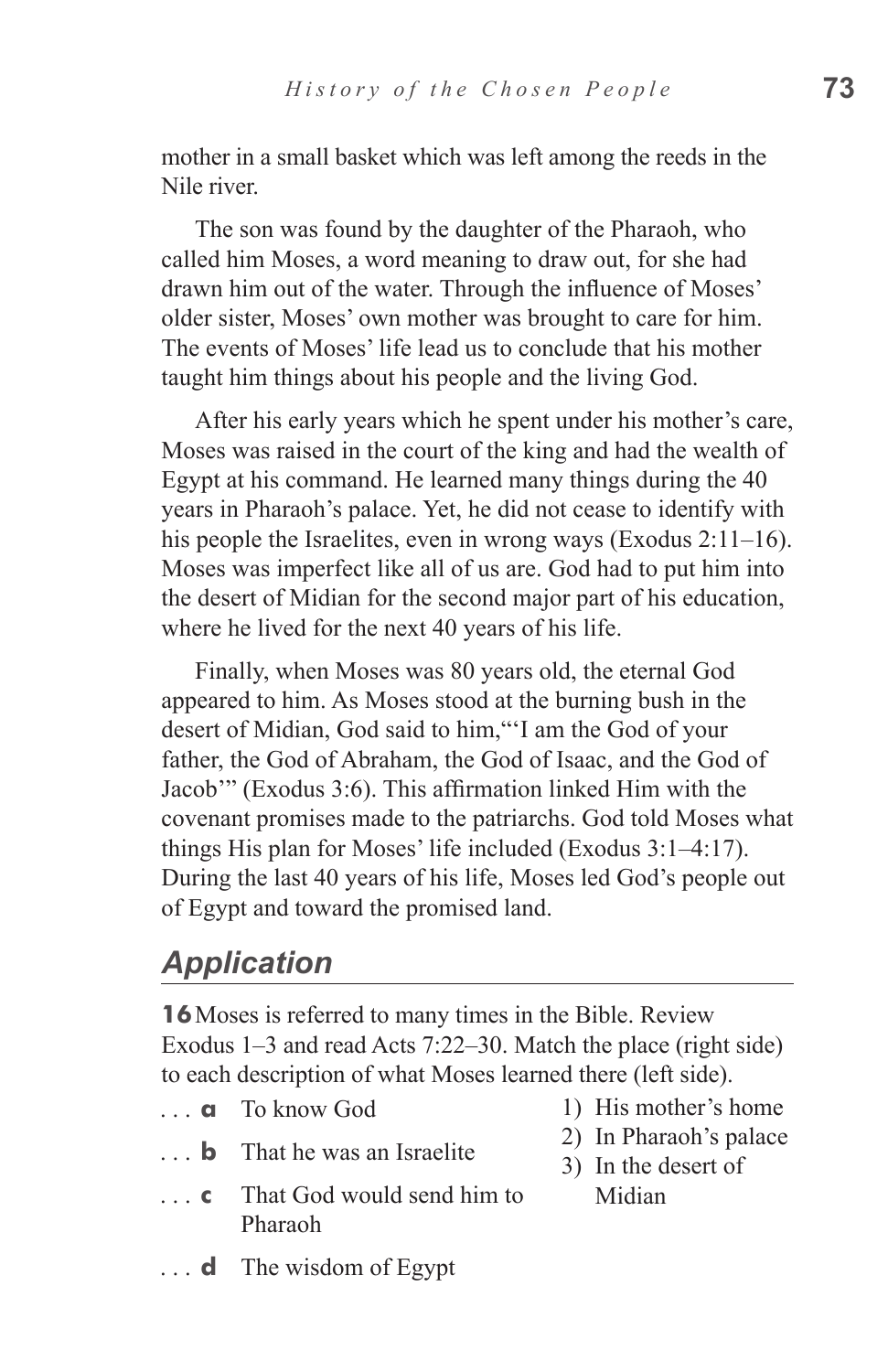**17** According to Hebrews 11:24, Moses made several important choices. Match the choice (right side) with each description of what it involved (left side).

- **a** have the treasures of Egypt
- 1) Moses chose to 2) Moses refused to
- **b** keep his eyes on the future reward.
- **c** be called the son of the king's daughter.
- **d** suffer with God's people.
- **e** enjoy sin for a little while.

It was Moses who wrote the Pentateuch (the first five books of the Bible). His training in Egypt along with his spiritual experience would have given him the necessary ability to do this important task.

#### *God Delivers the Israelites*

Read Exodus 7–14. Freeing God's people from a Pharaoh of overwhelming power looked like an impossible task. The might of Egypt had greatly increased; it extended from Egypt through Palestine up to the Euphrates area.

When Moses later asked Pharaoh to release God's people, Pharaoh replied, "'Who is the Lord, that I should obey him and let Israel go?'" (Exodus 5:2). God supported Moses' request with supernatural plagues. The first nine plagues were similar to natural events that sometimes happened in the Nile River valley—dead fish, swarms of dying frogs, lice and gnats, swarming insects and pestilence, boils and crop-destroying hail. The last one was a judgment on all of the gods of Egypt.

At first Pharaoh remained stubborn, or as the Hebrew language says it, he hardened his heart. Then God made him stubborn, or as the Hebrew language says, caused his heart to stand firm. Thus we see that God only made more sure what Pharaoh himself had already decided. Pharaoh by his own will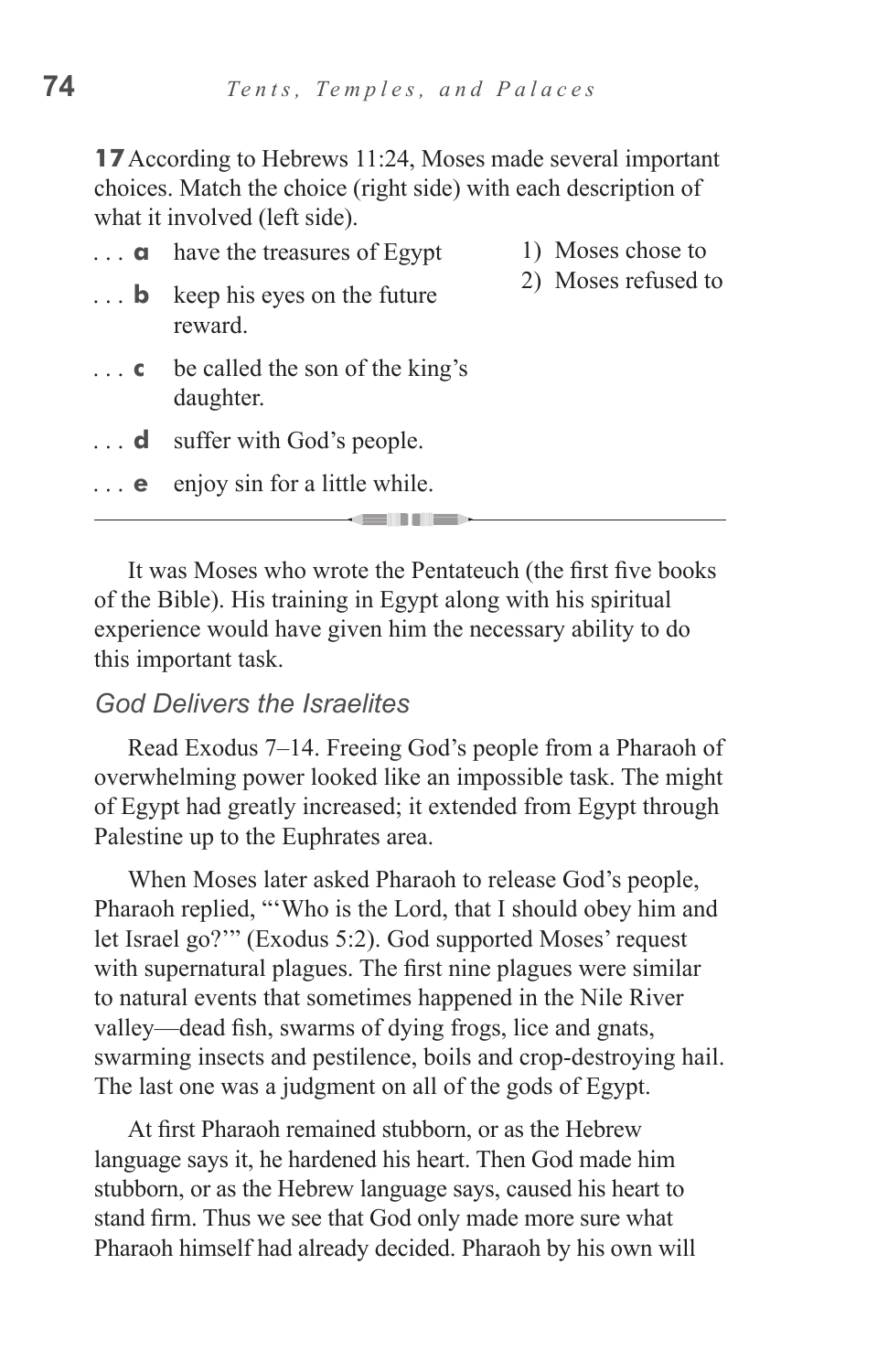made the decision to resist, but God held him to it for His own glory. The plagues demonstrated the power of Israel's God to both the Egyptians and the Israelites. Each plague brought greater realization of God's supernatural power. Finally, God sent the last plague. The results of this one were so severe that the Egyptians insisted that the Israelites leave immediately (Exodus 12:33).

# *Application*

**18**Review Exodus 12:21–36 and answer the following questions in your notebook.

- **a)** What did Moses tell the Israelites to do (vv. 21–22)?
- **b**) What did Moses say God would do (v. 23)?
- **c)** What happened to the Egyptians (v. 29)?
- **d)** What two things did the Egyptians do (vv. 31, 35–36)?

 $\blacksquare$ 

**e)** Why was this event called the Passover?

The Israelites left at once, carrying with them the wealth of Egypt. They went towards the Red Sea. This was not the most direct way to Canaan. By the well-traveled coastal road, which was used for commercial and military purposes, they could have reached Canaan in two weeks. But God chose to lead them towards the Red Sea. Remember, they were a disorganized mass of former slaves. Time and opportunity for them to become united was very important. God did not want them to turn back to Egypt. And He was going to do one more mighty act. This act would have a great effect on the Egyptians; they would know that He was the Lord (Exodus 14:4).

God led the people by a pillar of cloud in the day and a pillar of fire by night. He himself was there. When the Egyptians changed their minds and came out against the Israelites, God moved the cloud of glory behind His people, between them and their enemies. God used a strong east wind to open a way through the sea, and the Israelites crossed over. They watched as the Egyptian army was covered by the sea while trying to follow them. God had delivered His people!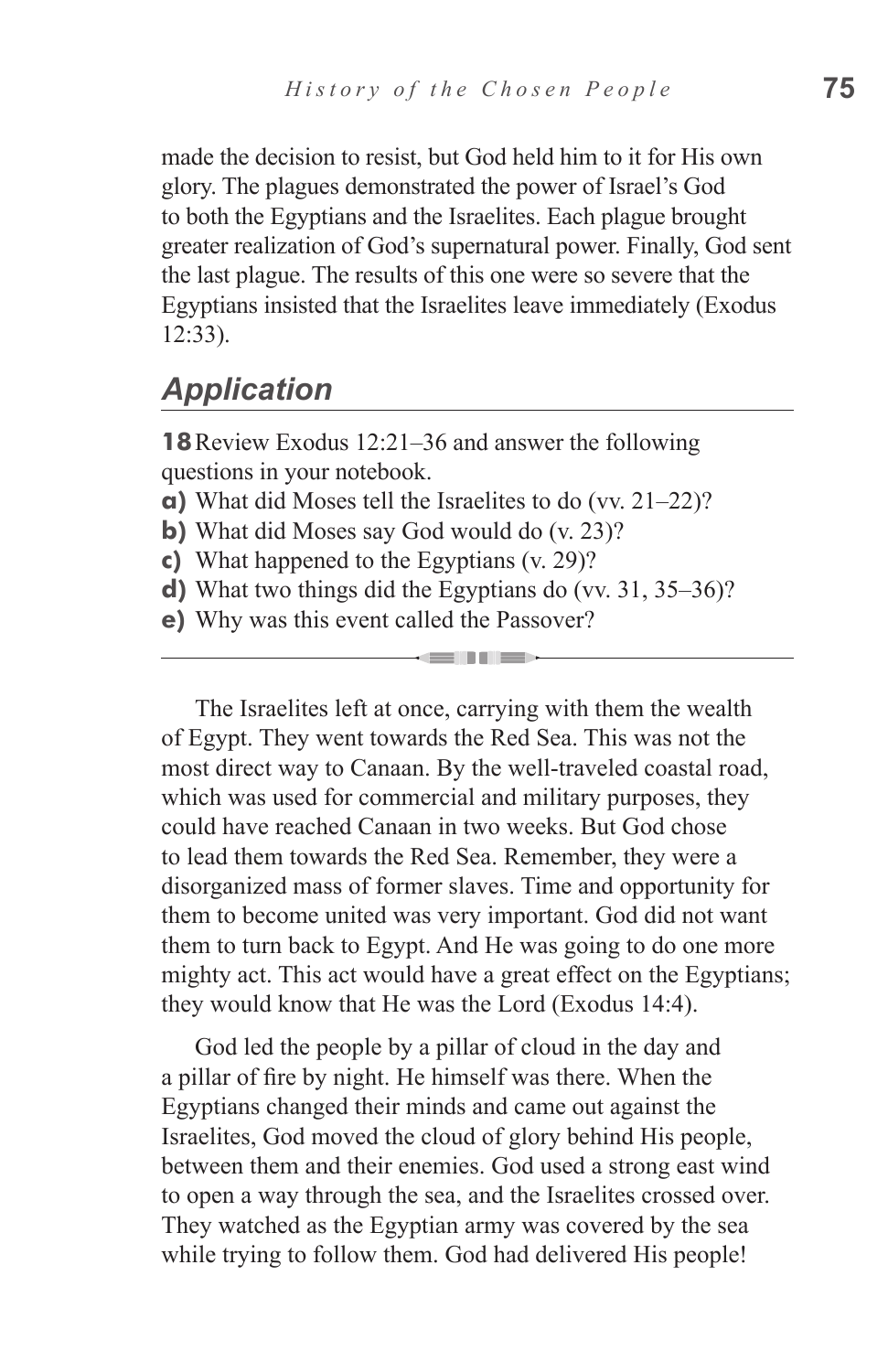# *Application*

**19**What effect did this miracle have on the Israelites (Exodus 14:31)?

. . . . . . . . . . . . . . . . . . . . . . . . . . . . . . . . . . . . . . . . . . . . . . . . . . .

**20**Circle the letter of each TRUE statement.

- **a)** God caused Pharaoh to decide to resist Him.
- **b)** The firstborn sons of the Israelites were spared because the Israelites lived in Goshen.
- **c)** Pharaoh asked the Israelites to leave.
- **d)** The Israelites did not go directly to Canaan.

**21**God miraculously delivered His people. This deliverance was significant because it showed that

**a)** Moses convinced Pharaoh to change his mind.

- **b**) the Israelites were clever and wise.
- **c)** there was no god like the Lord.
- **d)** the Israelites were a great nation.

There was much ahead for the Israelites to learn. There was discipline and chastisement. There were miraculous provisions and lessons of leadership. But a nation was born in a day, born on the basis of blood being shed. This was the nation and people of God.

**SENTINES**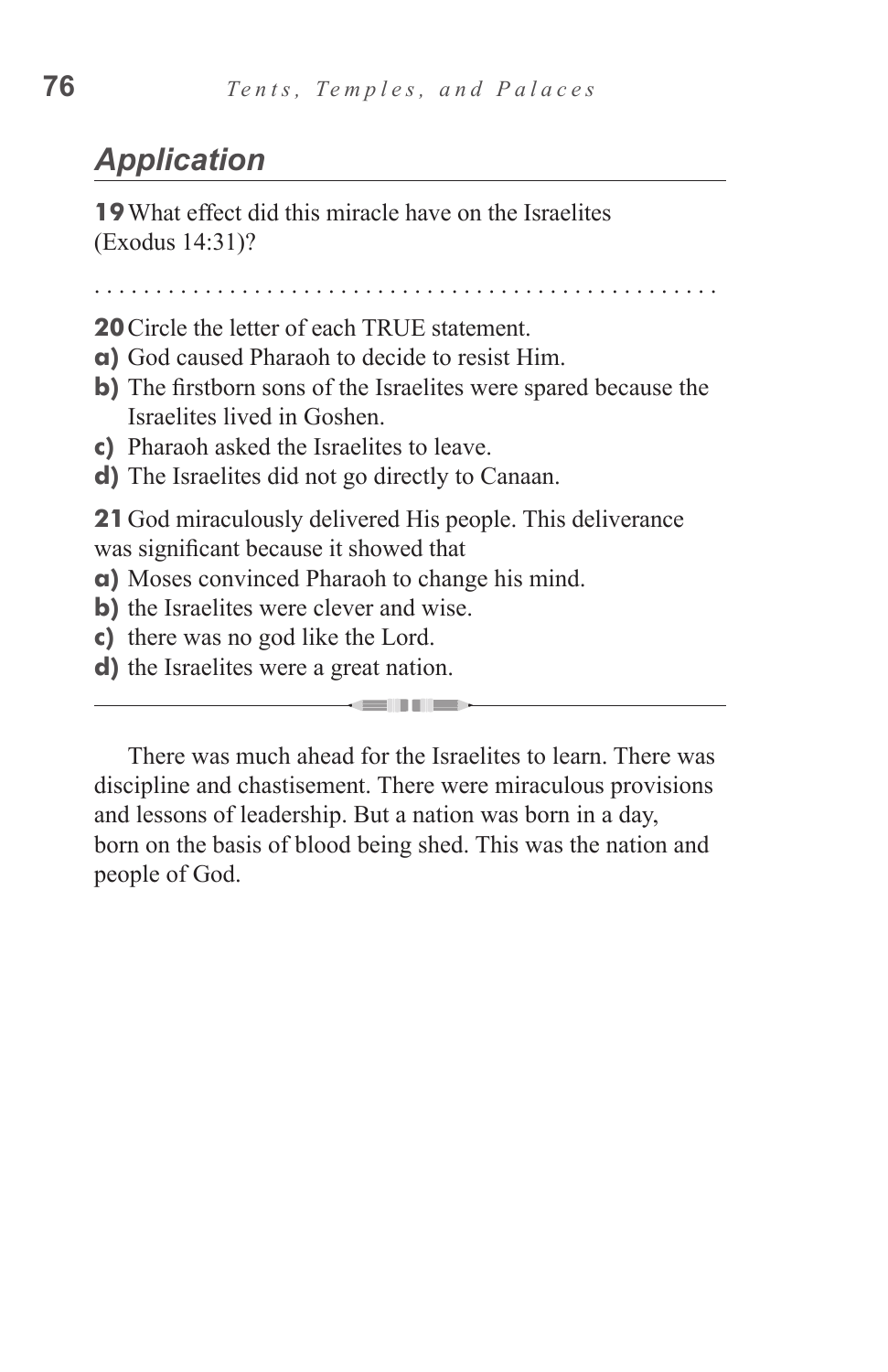# *self-test*

**1** In what way did the civilization described in Genesis 11 illustrate the pattern given in Romans 1?

- **a)** They had rejected God's truth and were rebellious.
- **b)** They had no knowledge of God at all.
- **c)** They began to worship images made like reptiles.
- **2** God's call to Abram was to
- **a)** have many descendants.
- **b)** become a great nation.
- **c)** leave his native land.

**3** Circle the letter of the phrase which gives the places of Abram's journey in the correct order.

- **a)** Haran, Ur, Shechem
- **b)** Shechem, Ur, Haran
- **c)** Ur, Haran, Shechem

**4** Abraham's reaction to his last and crucial trial was that of

- **a)** humility.
- **b)** obedience.
- **c)** patience.
- **5** The twelve tribes of Israel descended from the twelve sons of
- **a)** Abraham.
- **b)** Jacob.
- **c)** Joseph.
- **6** Circle the letter in front of each TRUE statement.
- **a)** Abram's (Abraham's) faith was tested after God had promised him many descendants.
- **b)** Abraham received the sign of circumcision after he had already believed in God's word.
- **c)** Jacob entered Egypt before Joseph did.
- **d)** The man whose name meant deceiver received a new name meaning a prince with God.
- **e)** Pharaoh's palace was the place where Moses came to know God.
- **f)** When the Israelites left Egypt they were ready to enter the promised land.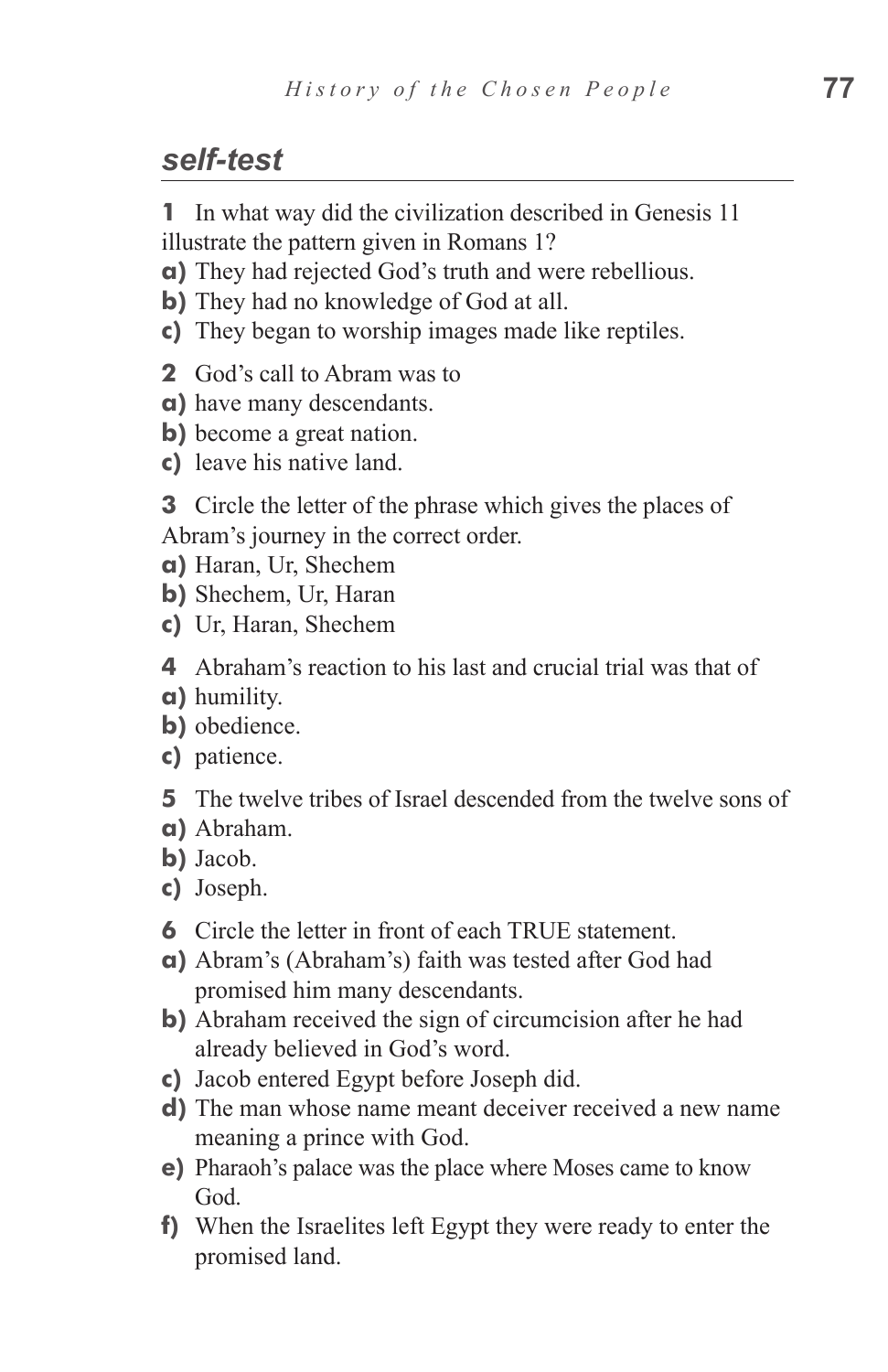# *answers to study questions*

- **11 c)** Arabs
	- d) Edomites
	- **e)** Jacob.
	- **g)** Israelites
	- **1 a)** His eternal power and His divine nature can be known. **b**) They refuse to honor God or give Him thanks.

**12**Isaac favored Esau and Rebecca favored Jacob; this caused Jacob and Esau to be divided from one another.

- **2 b**) rejected the truth they once knew.
- **13 b)** Both men showed special favor to one son.
	- **3 a)** False
		- **b**) False
		- **c)**  True
		- **d)** True
- **14 a** 5) Ishmael
	- **b** 7) Jacob
	- **c**  1) Nahor
	- **d**  7) Jacob
	- **e**  3) Sarah
	- **f** 6) Rebecca
	- **g**  2) Abraham
	- **h**  2) Abraham
	- **i** 4) Isaac
	- **j** 7) Jacob
	- **k**  6) Rebecca
	- **4 a**) He asked him to leave his native land, his relatives, and his father's house.
		- **b**) He told him to go to a country that God would show him.
		- **c**) He promised to give him many descendants, make his name famous, and bless the whole world through him. (Your answers should be similar.)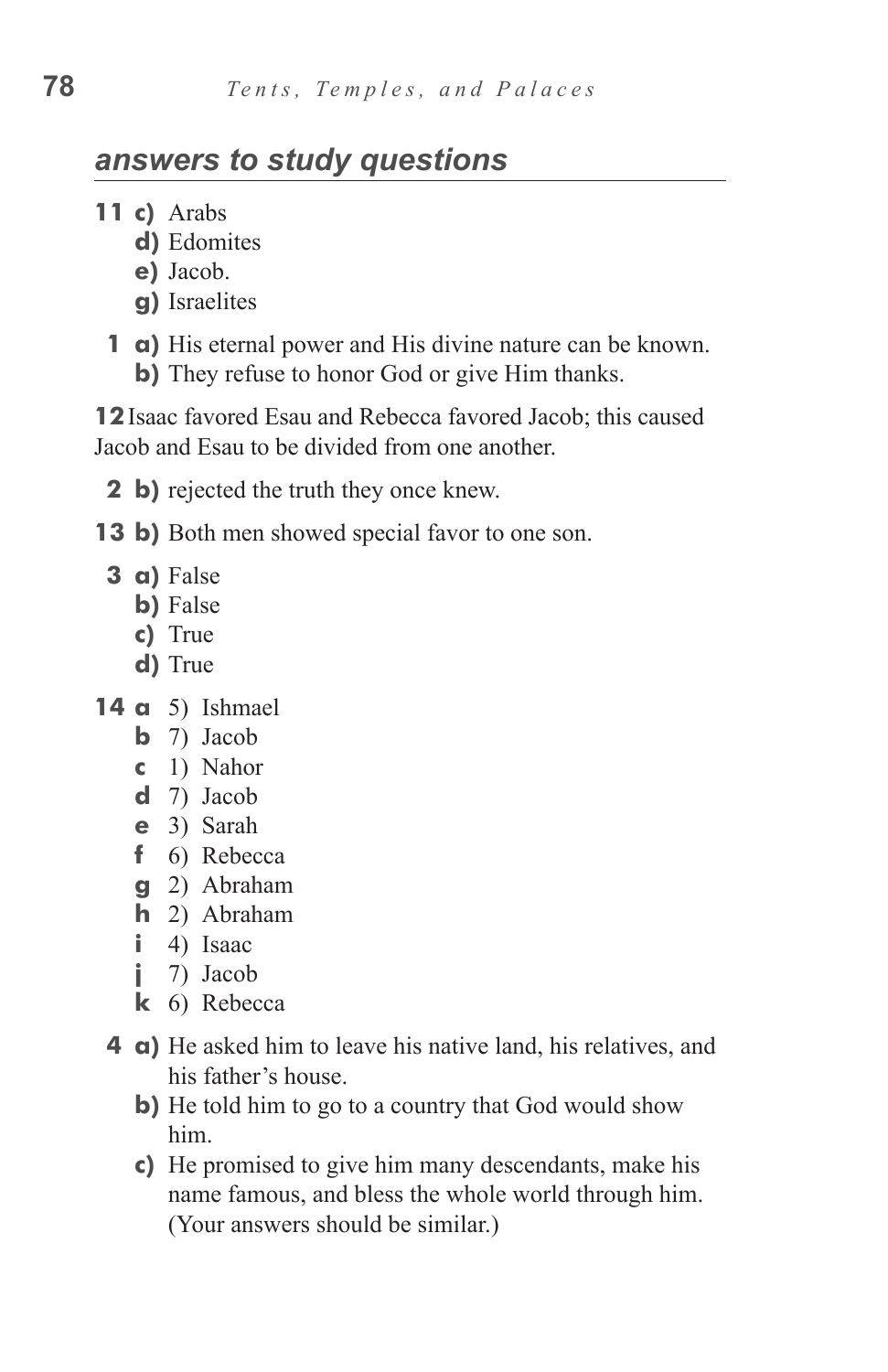- **15 a)** became strong and numerous. **d**) cried out for help.
	- **5 c)** friend.
- **16 a** 3) In the desert of Midian.
	- **b** 1) His mother's home.
	- **c**  3) In the desert of Midian.
	- **d** 2) In Pharaoh's palace.
	- **6 a)** Abram left the city of Ur, then went 600 miles north to Haran and 400 miles southwest to Shechem.
- **17 a** 2) Moses refused to
	- **b** 1) Moses chose to
	- **c**  2) Moses refused to
	- **d** 1) Moses chose to
	- **e** 2) Moses refused to

**7** No. 1:. . .

Separation; Fervor of Faith.

No. 2: Famine; Sufficiency of Faith.

- No. 3: Riches; Humility.
- No. 4: Power; Integrity.
- No. 5: Delay; Patience.
- **18** a) He told each family to kill a lamb or goat and put its blood on the door posts and beam of their house. They were to stay inside all night.
	- **b**) He would see the blood and would not slay their firstborn.
	- **c)**  All their firstborn sons were slain.
	- **d**) They told the Israelites to leave, and they gave them jewelry and clothes.
	- **e)** Because the Lord passed over the homes of Israel and spared their firstborn sons.
	- **8 a)** True
		- **b**) False
		- **c)**  True
		- **d)** True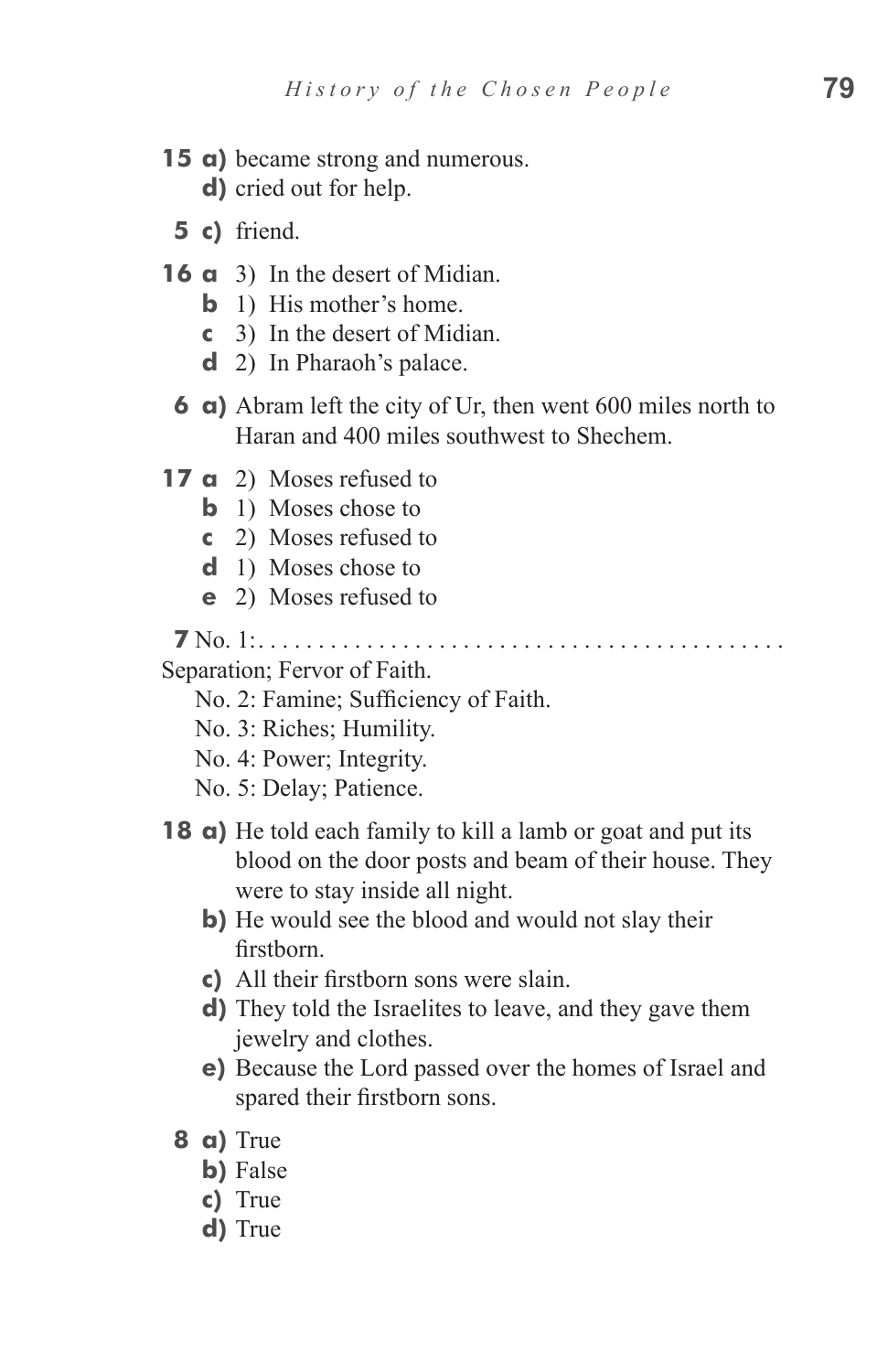**19**They had deep respect and awe towards the Lord and put faith in Him and His servant Moses. (Your answer should be similar.)

- **9 c)** Obedience and faith
- **20 a)** False
	- **b**) False
	- **c)**  True
	- d) True

**10**Your answer. Perhaps you are facing some of the issues Abraham did. You can be victorious just as he was.

**21** c) there was no god like the Lord.